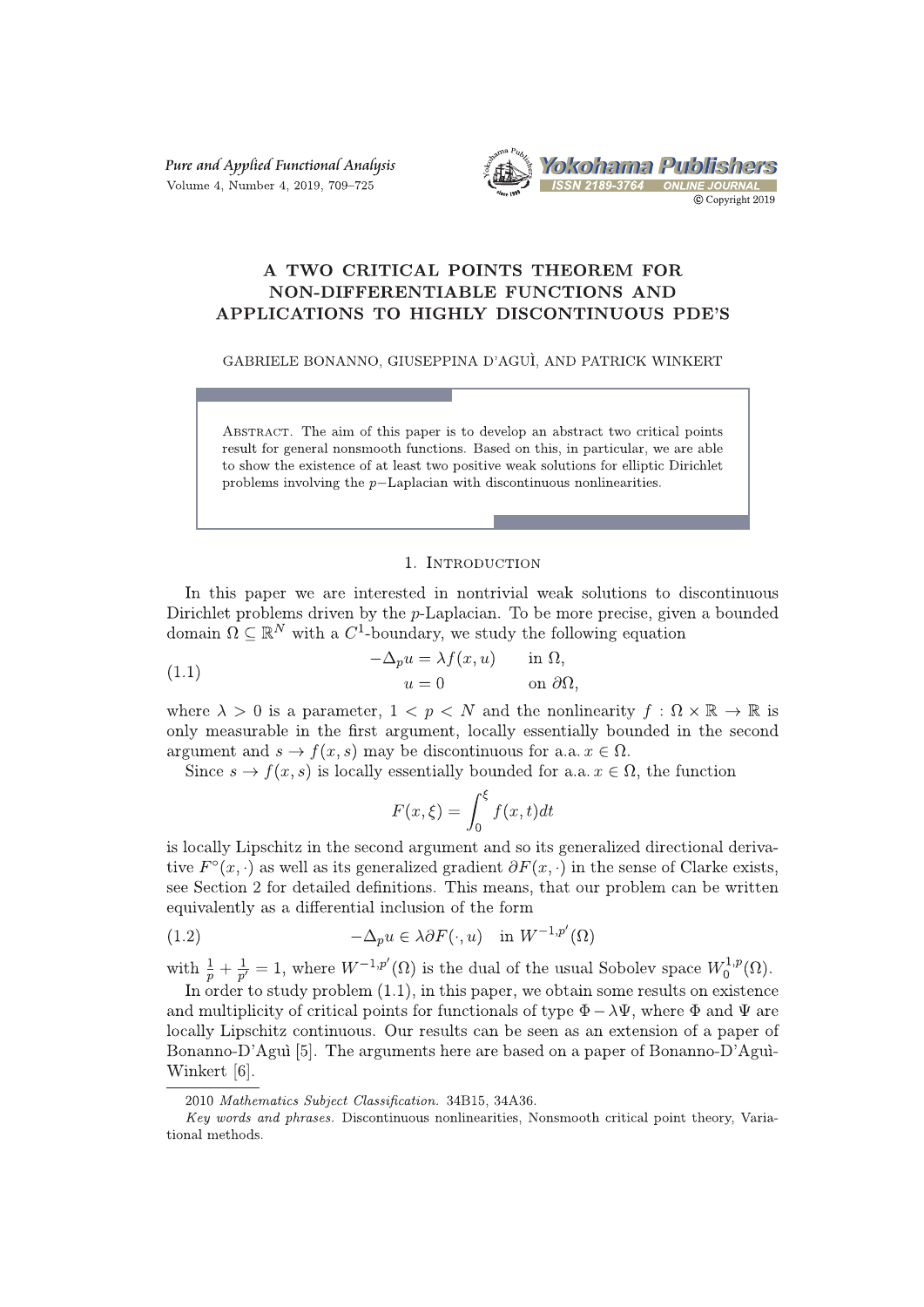Let us comment on relevant works in case of discontinuous problems given in (1.1) and (1.2), respectively. In 1996, Bonanno-Marano [7] studied the existence of solutions of the semilinear equation

(1.3) 
$$
-\Delta u = f(u) + h(x) \quad \text{in } \Omega,
$$

$$
u > 0 \quad \text{in } \Omega,
$$

$$
u = 0 \quad \text{on } \partial\Omega,
$$

where  $\Omega \subseteq \mathbb{R}^n$  with  $n \geq 3$ ,  $h \in L^p(\Omega)$  with  $p \in ]\frac{n}{2}$  $\frac{n}{2}, \infty$  and  $f : \mathbb{R} \to \mathbb{R}$  is a function whose set of discontinuity points has Lebesgue measure zero. Based on arguments of set-valued analysis the authors prove the existence of at least one positive solution of equation (1.3). As seen above, discontinuous problems of the form (1.1) are in fact equivalent to differential inclusion given in  $(1.2)$ . Carl-Heikkilä [8] considered such differential inclusion with nonmonotone discontinuous multifunctions given in the form

$$
Au + f(\cdot, u) \in h(u)\partial j(\cdot, u) \quad \text{in } W^{-1,p'}(\Omega)
$$

with  $\frac{1}{p} + \frac{1}{p'}$  $\frac{1}{p'} = 1$ , where *A* is a second-order quasilinear elliptic differential operator given in divergence form, the function  $j : \Omega \times \mathbb{R} \to \mathbb{R}$  is measurable in the first and locally Lipschitz continuous in the second variable and so its Clarke's gradient  $\partial j(x, \cdot)$  exists. Furthermore,  $h : \mathbb{R} \to \mathbb{R}$  is increasing, bounded, not necessarily continuous and  $f : \Omega \times \mathbb{R} \to \mathbb{R}$  is a Carathéodory function. Since *h* is allowed to be discontinuous, the multi-valued function  $s \to h(s)\partial j(\cdot, s)$  is neither monotone nor continuous. Their existence result is based on a combined use of abstract fixed point results for monotone mappings on partially ordered sets and on the existence and comparison results for multi-valued quasilinear elliptic problems with Clarke's generalized gradient. We also mention a multiplicity result for differential inclusion with nonlinear boundary condition in terms of Clarke's gradient published by Winkert [19] by applying the method of sub- and supersolution and suitable nonlinear methods for nonsmooth functionals. Entire extremal solutions for multivalued quasilinear elliptic problems of hemivariational type in all of  $\mathbb{R}^N$  given by

$$
-\Delta_p u + \partial j(\cdot, u) \ni 0 \quad \text{in } \mathcal{D}'
$$

with  $\mathcal{D} = C_0^{\infty}(\mathbb{R}^N)$  were obtained by Winkert in [18] by applying the method of sub- and supersolution without imposing any condition at infinity.

For  $p = 2$ , applying a coincidence result based on the Ky Fan's fixed point theorem, an interesting existence result for problem (1.2) is given in Bonanno-Candito-Motreanu [4]. Here, to establish the existence of at least two weak solutions for problem (1.2) we apply an abstract critical point result (Theorem 2.10), see also the papers of Marano-Motreanu [13], [14], Bonanno-Candito [3] and Bonanno [1] for nonsmooth functionals.

The paper is organized as follows. In Section 2, we present new results concerning the existence of critical points of nonsmooth functions of the form

$$
I_{\lambda} = \Phi - \lambda \Psi
$$

with locally Lipschitz continuous functionals  $\Phi, \Psi : X \to \mathbb{R}$  and a parameter  $\lambda > 0$ to be specified. The main theorem is stated as Theorem 2.10 and guarantees the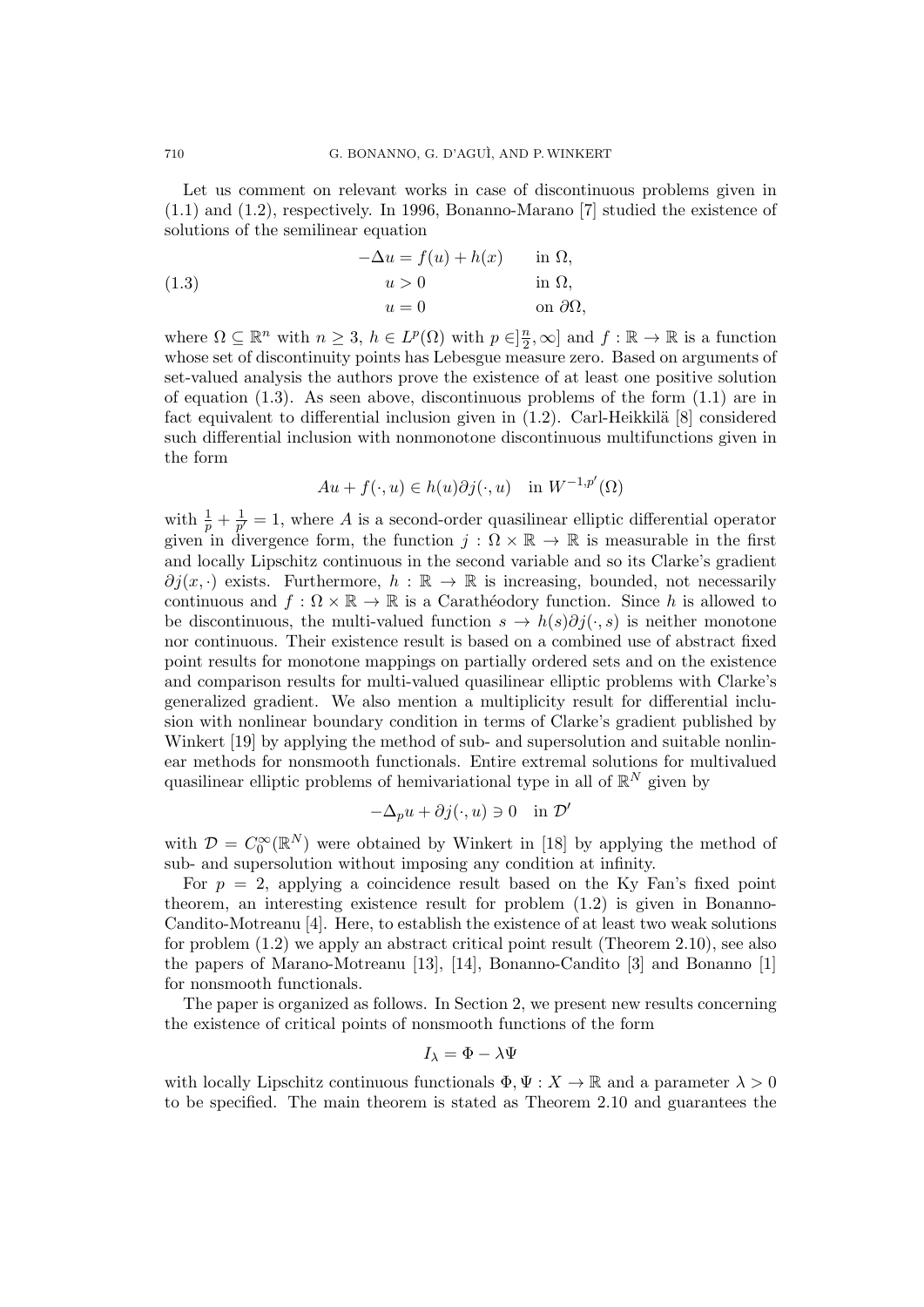existence of at least two nontrivial critical points of the functional  $I_\lambda$ . Such a result is very strong and of independent interest. In Section 3, we are going to apply Theorem 2.10 to our original problem (1.1) and we obtain the existence of at least two positive weak solutions of (1.1) under further conditions on the nonlinearity. We can give a precise interval for the parameter  $\lambda > 0$  for which these solutions exist. Furthermore, we present a useful corollary which gives easy conditions to apply our results.

## 2. Critical points for non-differentiable functions

Let us start by recalling some basic notions in nonsmooth analysis that are required in the sequel. For a real Banach space  $(X, \|\cdot\|_X)$ , we denote by  $X^*$  its dual space and by  $\langle \cdot, \cdot \rangle$  the duality pairing between *X* and *X*<sup>\*</sup>. A function  $f: X \to \mathbb{R}$  is said to be locally Lipschitz if for every  $x \in X$  there exist a neighborhood  $U_x$  of  $x$ and a constant  $L_x \geq 0$  such that

$$
|f(y) - f(z)| \le L_x \|y - z\|_X \quad \text{ for all } y, z \in U_x.
$$

For a locally Lipschitz function  $f: X \to \mathbb{R}$  on a Banach space X, the generalized directional derivative of *f* at the point  $x \in X$  along the direction  $y \in X$  is defined by

$$
f^{\circ}(x; y) := \limsup_{z \to x, t \to 0^+} \frac{f(z + ty) - f(z)}{t},
$$

see Clarke [10, Chapter 2]. Note that if  $f : X \to \mathbb{R}$  is strictly differentiable, that is, for all  $x \in X$ ,  $f'(x) \in X^*$  exists such that

$$
\lim_{\substack{z \to x \\ t \to 0^+}} \frac{f(z + ty) - f(z)}{t} = \langle f'(x), y \rangle \quad \text{for all } y \in X,
$$

then the usual directional derivative  $f'(x; y)$  given by

$$
f'(x; y) = \lim_{t \to 0^+} \frac{f(x + ty) - f(x)}{t}
$$

exists and coincides with the generalized directional derivative  $f^{\circ}(x; y)$ .

If  $f_1, f_2: X \to \mathbb{R}$  are locally Lipschitz functions, then we have

$$
(f_1 + f_2)^{\circ}(x; y) \le f_1^{\circ}(x; y) + f_2^{\circ}(x; y)
$$
 for all  $x, y \in X$ .

The generalized gradient of a locally Lipschitz function  $f: X \to \mathbb{R}$  at  $x \in X$  is the set

$$
\partial f(x) := \{ x^* \in X^* : \langle x^*, y \rangle \le f^{\circ}(x; y) \text{ for all } y \in X \}.
$$

Based on the Hahn-Banach theorem we easily verify that  $\partial f(x)$  is nonempty. An element  $x \in X$  is said to be a critical point of a locally Lipschitz function  $f: X \to \mathbb{R}$ if there holds

 $f^{\circ}(x; y) \geq 0$  for all  $y \in X$ 

or, equivalently,  $0 \in \partial f(x)$ , see Chang [9].

Let  $\Phi, \Psi : X \to \mathbb{R}$  be two locally Lipschitz continuous functions. We put

$$
I=\Phi-\Psi.
$$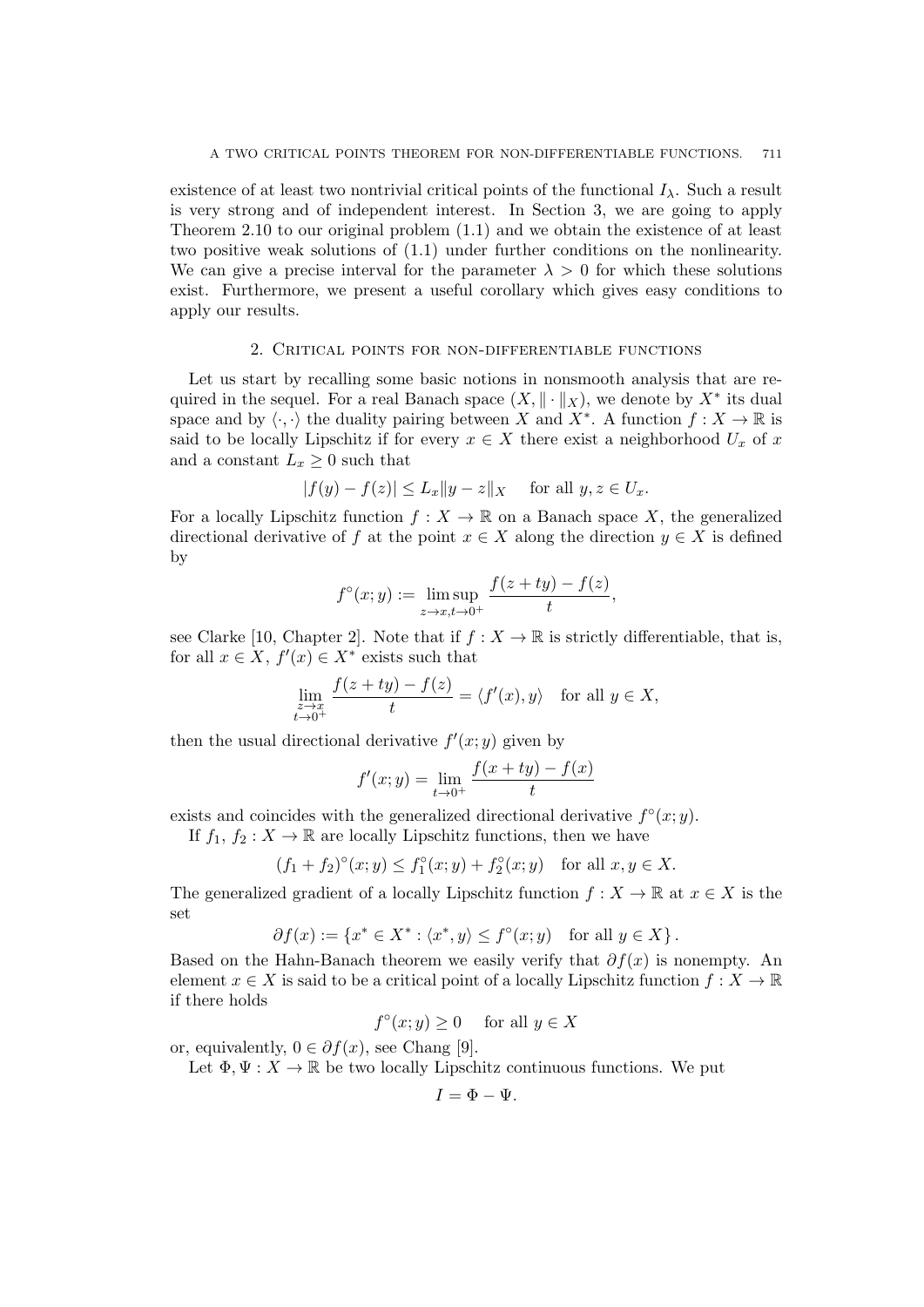We further fix two numbers  $r_1, r_2 \in [-\infty, +\infty]$  such that  $r_1 < r_2$ . The following definition is a special version of the Palais-Smale condition ((PS) for short).

**Definition 2.1.** We say that the function  $I: X \to \mathbb{R}$  fulfills the Palais-Smale condition cut off lower at  $r_1$  and upper at  $r_2$  ( $\binom{[r_1]}{(PS)}^{[r_2]}$ -condition for short) if any sequence  $(u_n) \subseteq X$  satisfying

- (1)  $I(u_n)$  is bounded;
- (2) there exists a sequence  $(\varepsilon_n) \subset \mathbb{R}_+, \varepsilon_n \to 0^+$  such that

$$
I^{\circ}(u_n; v) \geq -\varepsilon_n \|v\|_X \quad \text{for all } v \in X;
$$

(3)  $r_1 < \Phi(u_n) < r_2$  for all  $n \in \mathbb{N}$ ;

has a convergent subsequence. If  $r_1 = -\infty$ ,  $r_2 \in \mathbb{R}$ , we write  $(PS)^{[r_2]}$  and the case  $r_1 \in \mathbb{R}, r_2 = +\infty$  will be denoted by <sup>[*r*<sub>1</sub>]</sup>(PS).

It is easy to see that if  $r_1 = -\infty$  and  $r_2 = +\infty$ , the definition above reduces to the well-known (PS)-condition for locally Lipschitz continuous functions, see Motreanu-Rădulescu [15, Definition 1.7]. We should also mention that if *I* fulfills the  $[r_1]$ <sub>(PS</sub>)<sup>[r<sub>2</sub>]</sup>-condition, then it satisfies the  $[s_1]$ <sub>(PS</sub>)<sup>[s<sub>2</sub>]</sup>-condition for all  $s_1, s_2 \in$  $[-\infty, +\infty]$  such that  $r_1 \leq s_1 < s_2 \leq r_2$ . Particularly, if *I* satisfies the usual (PS)condition for locally Lipschitz continuous functions, then it fulfills the  $[<sup>s1</sup>](PS)<sup>[s2]</sup>$ condition for all  $s_1, s_2 \in [-\infty, +\infty]$  with  $s_1 < s_2$ .

The following result was proved by the authors in [6, Theorem 2.3].

**Theorem 2.2.** Let *X* be a real Banach space and let  $\Phi, \Psi : X \to \mathbb{R}$  be two locally *Lipschitz continuous functions. Put*

 $I = \Phi - \Psi$ 

*and assume that there exist*  $x_0 \in X$  *and*  $r_1, r_2 \in \mathbb{R}$  *satisfying*  $r_1 < \Phi(x_0) < r_2$  *such that*

(2.1) 
$$
\sup_{u \in \Phi^{-1}(|r_1, r_2|)} \Psi(u) \le r_2 - \Phi(x_0) + \Psi(x_0),
$$

$$
\sup_{u \in \Phi^{-1}(|-\infty, r_1|)} \Psi(u) \le r_1 - \Phi(x_0) + \Psi(x_0).
$$

*Furthermore, suppose that I satisfies the*  $[<sup>r1</sup>](PS)<sup>[r2]</sup>$ -condition.

*Then, there exists a critical point*  $u_0$  *of I such that*  $u_0 \in \Phi^{-1}([r_1, r_2])$  *and*  $I(u_0) \leq$ *I*(*u*) *for all*  $u \in \Phi^{-1}(|r_1, r_2|)$ *.* 

As a consequence we can state the following result.

**Theorem 2.3.** Let *X* be a real Banach space and let  $\Phi, \Psi : X \to \mathbb{R}$  be two locally *Lipschitz continuous functions with* Φ *being bounded from below. Put*

$$
I = \Phi - \Psi
$$

*and assume that there exist*  $x_0 \in X$  *and*  $r \in \mathbb{R}$  *satisfying*  $\Phi(x_0) < r$  *such that* 

$$
\sup_{u \in \Phi^{-1}([-\infty,r[)} \Psi(u) \le r - \Phi(x_0) + \Psi(x_0).
$$

*Furthermore, suppose that I satisfies the*  $(PS)^{[r]}$ -condition.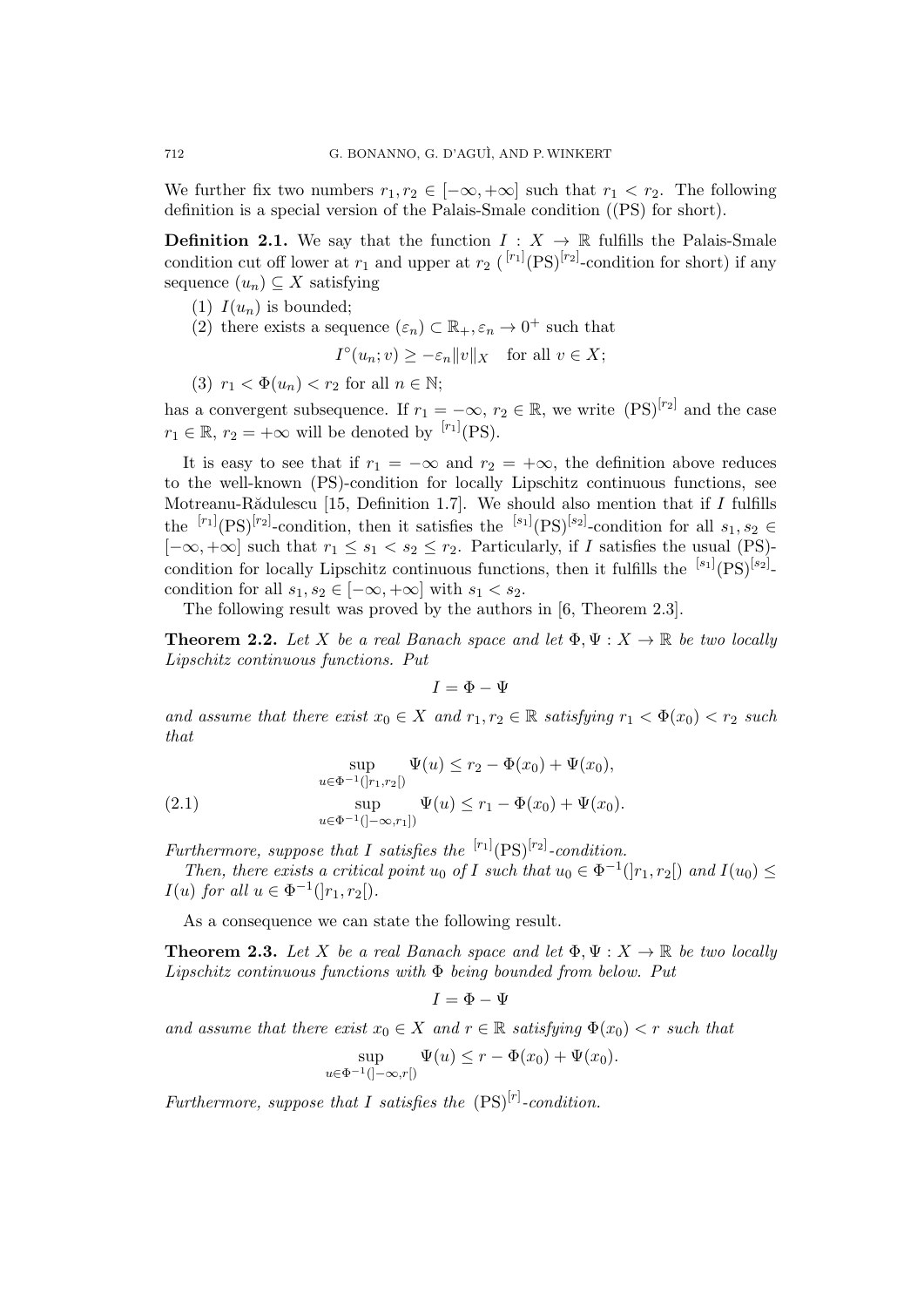*Then, there exists*  $u_0 \in \Phi^{-1}(\ ] - \infty, r[\ ]$  *such that*  $I(u_0) \leq I(u)$  *for all*  $u \in \Phi^{-1}(\ ]$  $\infty$ , *r*[) *with*  $u_0$  *being a critical point of I.* 

*Proof.* The assertion of the theorem follows directly from Theorem 2.2 by setting  $r_1 \in \mathbb{R}$  such that  $r_1 < \inf_X \Phi$  and  $r_2 = r$ . In this case (2.1) is verified (see also the proof of [6, Theorem 2.3]). Here we use the convention  $\sup_{\emptyset} \Psi = -\infty$ .

For a real Banach space *X* and locally Lipschitz continuous functions  $\Phi, \Psi : X \rightarrow$ R we define

$$
I_{\lambda} = \Phi - \lambda \Psi
$$

with  $\lambda > 0$ . Moreover, we put

$$
\beta(r) = \inf_{v \in \Phi^{-1}(\mathcal{I} - \infty, r\mathcal{I})} \frac{\sup_{u \in \Phi^{-1}(\mathcal{I} - \infty, r\mathcal{I})} \Psi(u) - \Psi(v)}{r - \Phi(v)}
$$

for all  $r \in \mathbb{R}$  and

$$
\rho(r) = \sup_{v \in \Phi^{-1}(]0,r[)} \frac{\Psi(v)}{\Phi(v)}
$$

for all  $r \in \mathbb{R}$ .

Based on this notation, we can give a direct consequence of Theorem 2.3.

**Theorem 2.4.** Let *X* be a real Banach space and let  $\Phi, \Psi : X \to \mathbb{R}$  be two locally *Lipschitz continuous functionals with*  $\Phi$  *bounded from below. Fix*  $r > \inf_X \Phi$  *such that*  $\sup_{\Phi^{-1}(]-\infty,r[)} \Psi(u) < +\infty$  *and assume that, for each* 

$$
\lambda\in\left]0,\frac{1}{\beta(r)}\right[,
$$

*the functional*  $I_{\lambda} = \Phi - \lambda \Psi$  *satisfies the*  $(PS)^{[r]}$ -condition. Then, for each

$$
\lambda \in \left]0, \frac{1}{\beta(r)}\right[,
$$

there exists  $u_{\lambda} \in \Phi^{-1}(\mathcal{I} - \infty, r\mathcal{I})$  such that  $I_{\lambda}(u_{\lambda}) \leq I_{\lambda}(u)$  for all  $u \in \Phi^{-1}(\mathcal{I} - \infty, r\mathcal{I})$ *and*  $u_{\lambda}$  *is a critical point of*  $I_{\lambda}$ *.* 

*Proof.* From  $\beta(r) < \frac{1}{r}$  $\frac{1}{\lambda}$  follows that there is  $\bar{v} \in \Phi^{-1}(\,] - \infty, r[)$  such that sup *u∈*Φ*−*1(]*−∞,r*[)  $\Psi(u) - \Psi(\bar{v})$  $\frac{\partial \infty, r[)}{\partial r - \Phi(\bar{v})} < \frac{1}{\lambda}$ *λ ,*

that is, sup *u∈*Φ*−*1(]*−∞,r*[)  $(\lambda \Psi)(u) < r - \Phi(\bar{v}) + (\lambda \Psi)(\bar{v})$ . So, the assertion follows from Theorem 2.3 applied to the functional  $\Phi - \lambda \Psi$ .

**Remark 2.5.** If we assume that  $\sup_{\Phi^{-1}(]-\infty,r[)} \Psi(u) < +\infty$  for all  $r > \inf_{X} \Phi$  and if  $\lambda^* := \sup$  $r$ >inf<sub>*X*</sub>  $\Phi$ 1  $\frac{1}{\beta(r)}$ , then the conclusion of Theorem 2.4 holds for all  $\lambda \in ]0, \lambda^*[$ .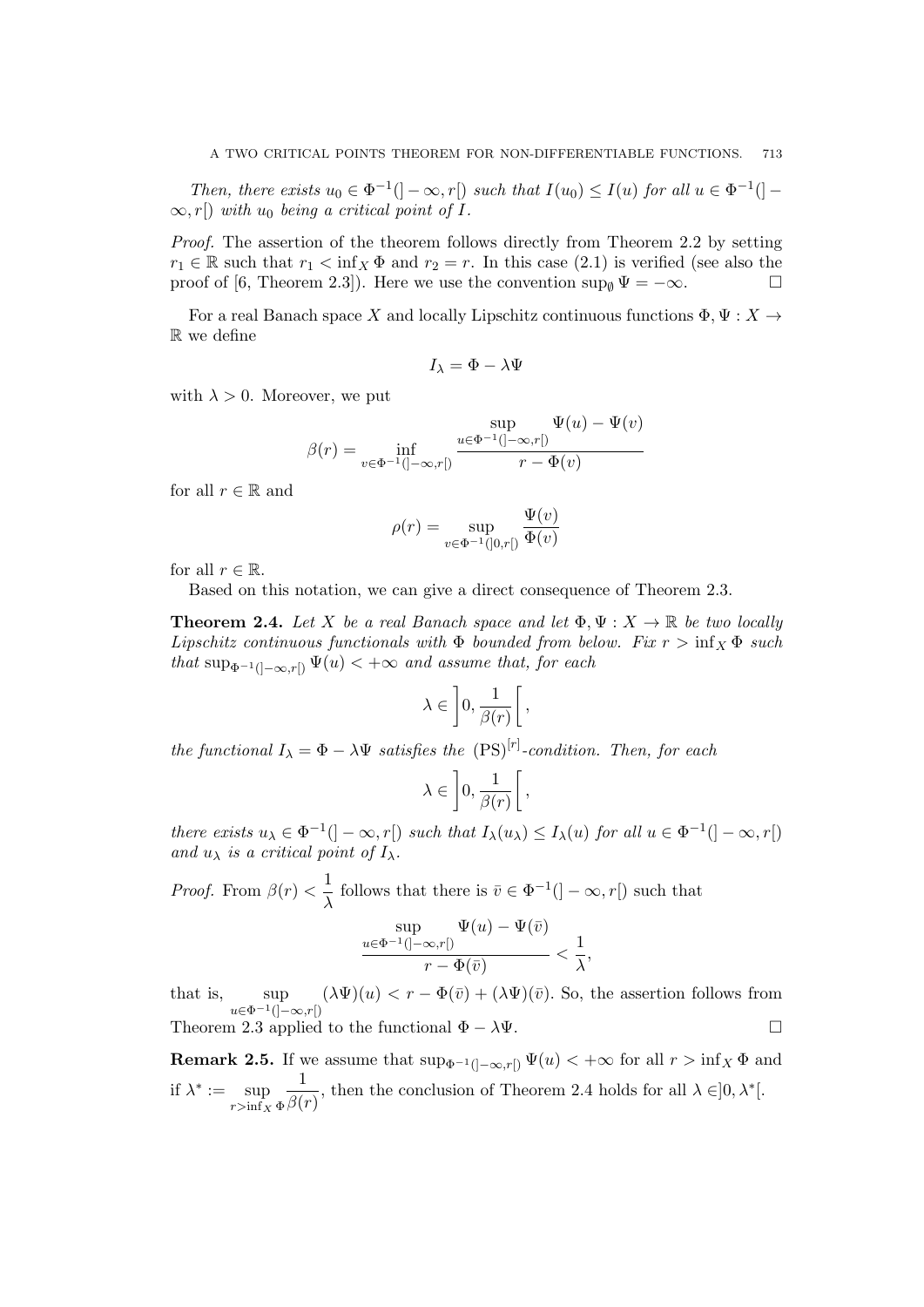**Remark 2.6.** Of course, if  $\inf_{X} \Phi = \Phi(0) = \Psi(0) = 0$ , the conclusion of the Theorem 2.4 holds in particular for all

$$
\lambda \in \left]0, \frac{r}{\sup_{u \in \Phi^{-1}(]-\infty, r[)} \Psi(u)} \right[
$$

with  $r > 0$  such that  $\sup_{\Phi^{-1}(]-\infty,r[)} \Psi(u) < +\infty$ .

Recently, the authors state the following result, see [6, Theorem 2.5], which will be useful in later considerations. Note that the following version is slightly different.

**Theorem 2.7.** Let *X* be a real Banach space and let  $\Phi, \Psi : X \to \mathbb{R}$  be two locally *Lipschitz continuous functions. Assume that*  $\inf_X \Phi = \Phi(0) = \Psi(0) = 0$  *and suppose that there exist r >* 0 *such that*

(2.2) *β*(*r*) *< ρ*(*r*)

*and for each*  $\lambda \in \Lambda^r := \left[ \frac{1}{\lambda} \right]$  $\frac{1}{\rho(r)}, \frac{1}{\beta(r)}$ *β*(*r*)  $\int$  *the function*  $I_{\lambda} = \Phi - \lambda \Psi$  *fulfills the*  $(PS)^{[r]}$ . *condition.*

*Then, for each*  $\lambda \in \Lambda^r$  *there exists*  $u_{\lambda} \in \Phi^{-1}(0,r)$  *(that is,*  $u_{\lambda} \neq 0$ *) such that*  $I_{\lambda}(u_{\lambda}) \leq I_{\lambda}(u)$  *for all*  $u \in \Phi^{-1}(]0, r[)$  *with*  $u_{\lambda}$  *being a critical point of*  $I_{\lambda}$ *.* 

*Proof.* This follows directly from Theorem 2.4 of [6] by setting  $r_1 = 0$  and  $r_2 = r$ . For completeness, we give a proof that follows from Theorem 2.4. Indeed, fix *λ* such that  $\beta(r) < \frac{1}{\lambda} < \rho(r)$ . From Theorem 2.4 there is  $u_{\lambda} \in \Phi^{-1}(|-\infty, r|)$  such that  $I_\lambda(u_\lambda) \leq I_\lambda(u)$  for all  $u \in \Phi^{-1}([-\infty, r])$ . Arguing by a contradiction, assume  $u_{\lambda} = 0$  so that  $0 < \Phi(u) - \lambda \Psi(u)$  for all  $u \in \Phi^{-1}(]0, r[)$ . It follows  $\frac{\Psi(u)}{\Phi(u)} < \frac{1}{\lambda}$  $\frac{1}{\lambda}$  for all  $u \in \Phi^{-1}(]0, r[)$  for which  $\rho(r) \leq \frac{1}{\lambda}$  $\frac{1}{\lambda}$ , that is against our assumption. □

**Remark 2.8.** If there are  $r > 0$  and  $\tilde{u} \in X$ , with  $0 < \Phi(\tilde{u}) < r$ , such that

$$
\beta(r) < \frac{\Psi(\tilde{u})}{\Phi(\tilde{u})},
$$

therefore condition (2.2) is satisfied (since  $\frac{\Psi(\tilde{u})}{\Phi(\tilde{u})} \leq \rho(r)$ ), for which the conclusion of Theorem 2.7 holds, in particular, for each  $\lambda \in \left[\frac{\Phi(\tilde{u})}{\Psi(\tilde{u})}\right]$  $\frac{\Phi(\tilde u)}{\Psi(\tilde u)}, \frac{1}{\beta(\tilde u)}$  $\frac{1}{\beta(r)}$ . In turn, by assuming that there are  $r > 0$  and  $\tilde{u} \in X$ , with  $0 < \Phi(\tilde{u}) < r$ , such that

$$
\frac{\displaystyle\sup_{u\in \Phi^{-1}(]-\infty,r[)}\Psi(u)}{r}<\frac{\Psi(\tilde u)}{\Phi(\tilde u)},
$$

sup  $\Psi(u)$ 

again the conclusion of Theorem 2.7 holds (indeed, *β*(*r*) *≤ u∈*Φ*−*1(]*−∞,r*[)  $\frac{f(x,y)}{r}$  by choosing  $v = 0$ ). So,  $I_{\lambda}$  admits a non-zero local minimum, in particular, for each

$$
\lambda \in \left] \frac{\Phi(\tilde{u})}{\Psi(\tilde{u})}, \frac{r}{\sup_{u \in \Phi^{-1}(]-\infty, r[)} \Psi(u)} \right[.
$$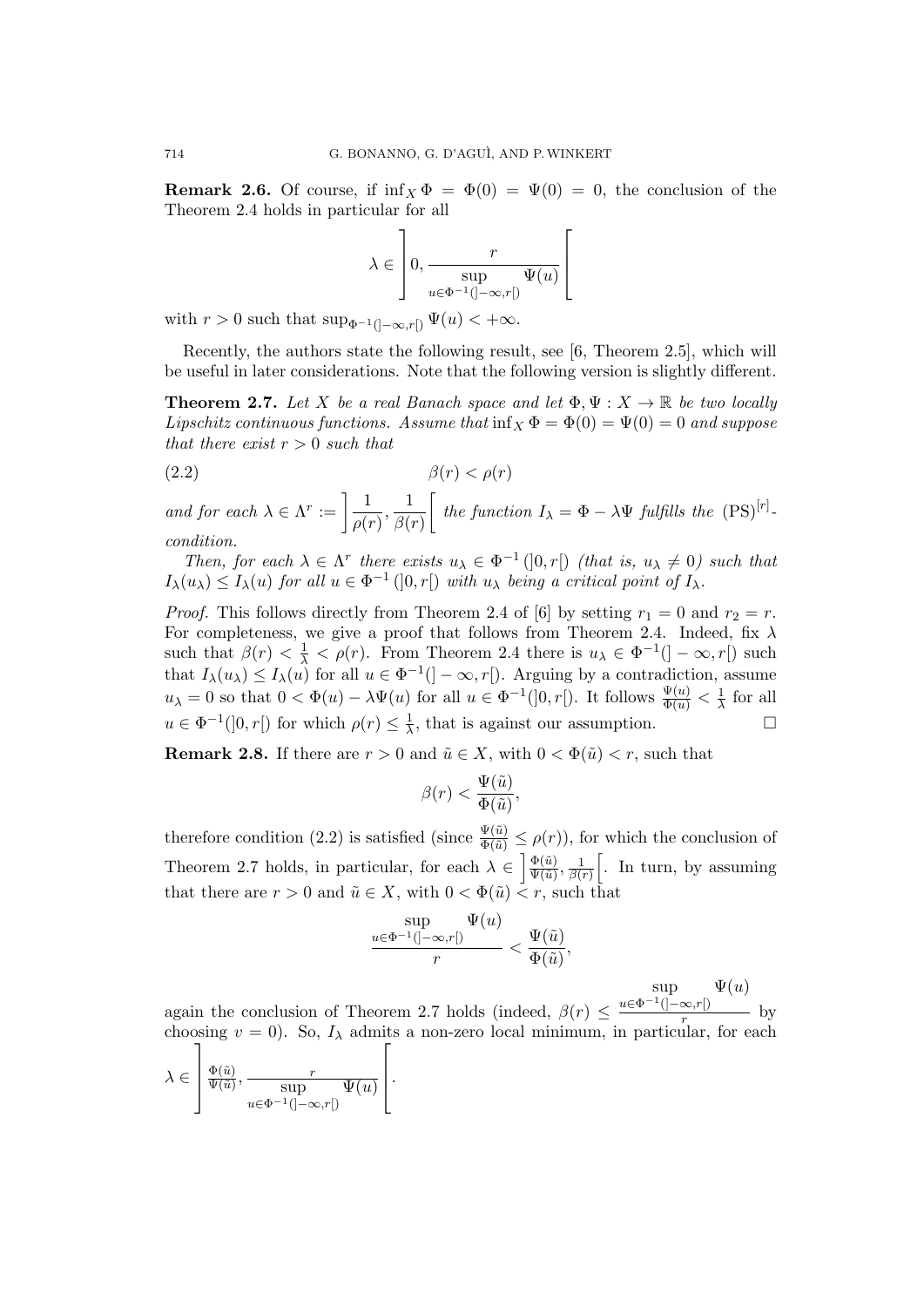Now, we point out the following consequence of Theorem 2.7. To this end, put

$$
\lambda^* = \frac{1}{\inf_{r>0} \beta(r)}; \qquad \lambda_* = \frac{1}{\sup_{r>0} \rho(r)}.
$$

Further, we recall that a functional  $I: X \to \mathbb{R}$  fulfills the weak Palais-Smale condition (*WPS*-condition for short) if any bounded sequence  $(u_n) \subseteq X$  satisfying (1) and (2) of Definition 2.1 has a convergent subsequence.

**Corollary 2.9.** *Let X be a real Banach space and let*  $\Phi, \Psi : X \to \mathbb{R}$  *be two locally Lipschitz continuous functions such that*  $\inf_X \Phi = \Phi(0) = \Psi(0) = 0$ *, with*  $\Phi$  *coercive. Assume that*

$$
\lambda_*<\lambda^*
$$

*and for each*  $\lambda \in \Lambda^* := [\lambda_*, \lambda^*]$  *the function*  $I_{\lambda} = \Phi - \lambda \Psi$  *fulfills the* (*WPS*)*condition.*

*Then, for each*  $\lambda \in \Lambda^*$  *there exist*  $r > 0$  *and*  $u_{\lambda} \in \Phi^{-1}(0, r[)$  *(that is,*  $u_{\lambda} \neq 0$ ) such that  $I_{\lambda}(u_{\lambda}) \leq I_{\lambda}(u)$  for all  $u \in \Phi^{-1}(0,r)$  with  $u_{\lambda}$  being a critical point of  $I_{\lambda}$ .

*Proof.* Fix  $\lambda \in \Lambda^*$ . From  $\lambda < \lambda^* = \frac{1}{\inf \lambda}$  $\frac{1}{\sin f_{r>0} \beta(r)}$  one has  $\inf_{r>0} \beta(r) < \frac{1}{\lambda}$  $\frac{1}{\lambda}$  for which there is  $\bar{r} > 0$  such that

$$
\beta(\bar{r}) < \frac{1}{\lambda}.
$$

Now, since  $r \to \rho(r)$  is a nondecreasing function, one has  $\lim$ *r→*0<sup>+</sup> 1  $\frac{1}{\rho(r)} = \frac{1}{\sup_{r>(r)}$  $\frac{1}{\sup_{r>0}\rho(r)}=$  $\lambda_* < \lambda$  for which there is  $r^* > 0$  such that  $\frac{1}{\lambda} < \rho(r)$  for all  $r \in ]0, r^*[$ . Fixed a positive number  $\tilde{r} < \min\{\bar{r}; r^*\}$ , one has  $\frac{1}{\lambda} < \rho(\tilde{r})$  and  $\rho(\tilde{r}) \le \rho(\bar{r})$ , for which one has

$$
\frac{1}{\lambda}<\rho(\bar{r}).
$$

Hence, one has  $\beta(\bar{r}) < \frac{1}{\lambda} < \rho(\bar{r})$ . So, taking also into account that  $(PS)^{[\bar{r}]}$ -condition is satisfied since  $\Phi$  is coercive and  $I_\lambda$  fulfills the (*WPS*)-condition, Theorem 2.7 ensures the conclusion. □

The following result gives us two nontrivial critical points.

**Theorem 2.10.** *Let X be a real Banach space and let*  $\Phi, \Psi : X \to \mathbb{R}$  *be two locally Lipschitz continuous functions such that*  $\inf_{X} \Phi = \Phi(0) = \Psi(0) = 0$ *. Suppose that there exist*  $r \in \mathbb{R}$  *and*  $\hat{u} \in X$  *with*  $0 < \Phi(\hat{u}) < r$  *such that* 

(2.3) 
$$
\frac{\sup_{u \in \Phi^{-1}(]-\infty,r])} \Psi(u)}{r} < \frac{\Psi(\hat{u})}{\Phi(\hat{u})}
$$

*and for each*  $\lambda \in \Lambda^{r,\hat{u}} := \begin{bmatrix} \frac{\Phi(\hat{u})}{\Psi(\hat{u})} \end{bmatrix}$  $\frac{\Phi(\hat{u})}{\Psi(\hat{u})}, \frac{r}{\sup_{u \in \Phi^{-1}(1,\hat{u})}}$ sup*u∈*Φ*−*1(]*−∞,r*]) Ψ(*u*)  $\int$  *the functional*  $I_{\lambda} = \Phi - \lambda \Psi$ *fulfills the* (PS)*-condition and it is unbounded from below.*

*Then, for each*  $\lambda \in \Lambda^{r,\hat{u}}$ *, the functional*  $I_{\lambda}$  *admits at least two nontrivial critical points*  $u_{\lambda,1}, u_{\lambda,2}$  *such that*  $I_{\lambda}(u_{\lambda,1}) < 0 < I_{\lambda}(u_{\lambda,2})$ *.* 

*Proof.* We fix  $\lambda$  as in the conclusion of the theorem. First we mention that the (PS)condition implies the  $(PS)^{[r]}$ -condition, see Bonanno [1]. Moreover, inequality  $(2.3)$ ensures that condition (2.2) holds. From Theorem 2.7 (see also Remark 2.8) follows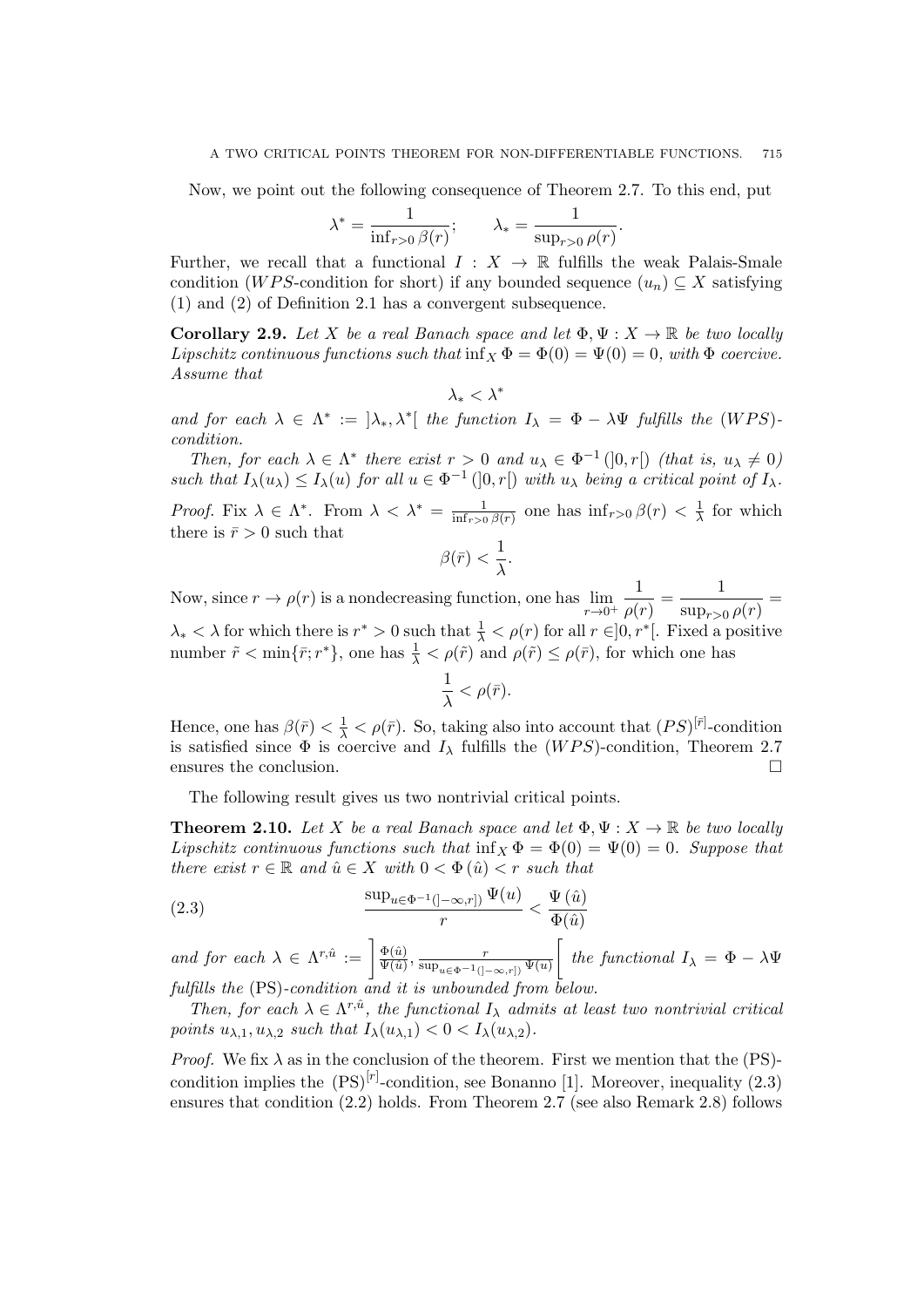the existence of  $u_{\lambda,1} \in \Phi^{-1}(]0,r[)$  such that  $I_\lambda(u_{\lambda,1}) \leq I_\lambda(u)$  for all  $u \in \Phi^{-1}(]0,r[)$ with  $u_{\lambda,1}$  being a critical point of  $I_{\lambda}$ . In particular,  $u_{\lambda,1} \neq 0$ .

**Claim 1**:  $I_\lambda(u_{\lambda,1}) \leq I_\lambda(u)$  for all  $u \in \Phi^{-1}([-\infty, r])$  and  $I_\lambda(u_{\lambda,1}) < 0$ .

Since  $\lambda > \frac{\Psi(\hat{u})}{\Phi(\hat{u})}$  it follows

$$
\Phi(\hat{u}) - \lambda \Psi(\hat{u}) < 0 = \Phi(0) - \lambda \Psi(0),
$$

that is

$$
I_{\lambda}(u_{\lambda,1}) \leq I_{\lambda}(\hat{u}) < I_{\lambda}(0) = 0.
$$

So,  $I_{\lambda}(u_{\lambda,1})$  < 0 and  $I_{\lambda}(u_{\lambda,1}) \leq I_{\lambda}(u)$  for all  $u \in \Phi^{-1}([0,r]) = \Phi^{-1}(]-\infty,r[).$  In addition, since

$$
\lambda < \frac{r}{\sup_{u \in \Phi^{-1}(]-\infty,r])} \, \Psi(u)},
$$

we have, for all  $\tilde{u} \in X$  satisfying  $\Phi(\tilde{u}) = r$ , that

$$
\Phi(\tilde{u}) - \lambda \Psi(\tilde{u}) \ge \Phi(\tilde{u}) - \lambda \sup_{u \in \Phi^{-1}(\mathcal{I} - \infty, r\mathcal{I})} \Psi(u) > \Phi(\tilde{u}) - r = 0,
$$

that is  $I_\lambda(\tilde{u}) > I_\lambda(0) > I_\lambda(u_{\lambda,1})$ . This proves the Claim 1.

As the functional  $I_\lambda$  is unbounded from below, we find an element  $\tilde{u}_{\lambda,2} \in X$ such that  $I_{\lambda}(\tilde{u}_{\lambda,2}) \leq I_{\lambda}(u_{\lambda,1})$ . Moreover, as  $u_{\lambda,1}$  is a global minimum of  $I_{\lambda}$  on  $\Phi^{-1}([- \infty, r])$  we obviously obtain  $\Phi(\tilde{u}_{\lambda,2}) > r$ .

Now we are in the position to apply the nonsmooth Mountain Pass Theorem, see Chang [9], which gives us an element  $u_{\lambda,2} \in X$  being a critical point of  $I_\lambda$  with corresponding critical value

$$
c = \inf_{\gamma \in \Gamma} \max_{t \in [0,1]} I_{\lambda}(\gamma(t)),
$$

where

$$
\Gamma = \{ \gamma \in C([0,1], X) : \gamma(0) = u_{\lambda,1}, \gamma(1) = \tilde{u}_{\lambda,2} \}.
$$

**Claim 2:**  $I_{\lambda}(u_{\lambda,2}) > 0$ 

First, we put  $L = r - \lambda \sup_{u \in \Phi^{-1}(\ ]-\infty,r])} \Psi(u)$ . Because of

$$
\lambda < \frac{r}{\sup_{u \in \Phi^{-1}(]-\infty,r])} \Psi(u)},
$$

we easily see that  $L > 0$ . Let  $\gamma \in \Gamma$ . As  $\Phi(\gamma(0)) < r$  and  $\Phi(\gamma(1)) > r$ , we find  $\tilde{t} \in ]0,1[$  such that  $\Phi(\gamma(\tilde{t})) = r$ . For  $\tilde{u} = \gamma(\tilde{t})$  we derive

$$
\Phi(\tilde{u}) - \lambda \Psi(\tilde{u}) \ge L.
$$

This gives  $I_\lambda(\gamma(\tilde{t})) \geq L$ . We conclude that

$$
\max_{t \in [0,1]} I_{\lambda}(\gamma(t)) \ge L \quad \text{for each } \gamma \in \Gamma.
$$

This finally yields

$$
I_{\lambda}(u_{\lambda,2}) = \inf_{\gamma \in \Gamma} \max_{t \in [0,1]} I_{\lambda}(\gamma(t)) \ge L > 0.
$$

That proves Claim 2 and the assertion of the theorem follows as well.  $\Box$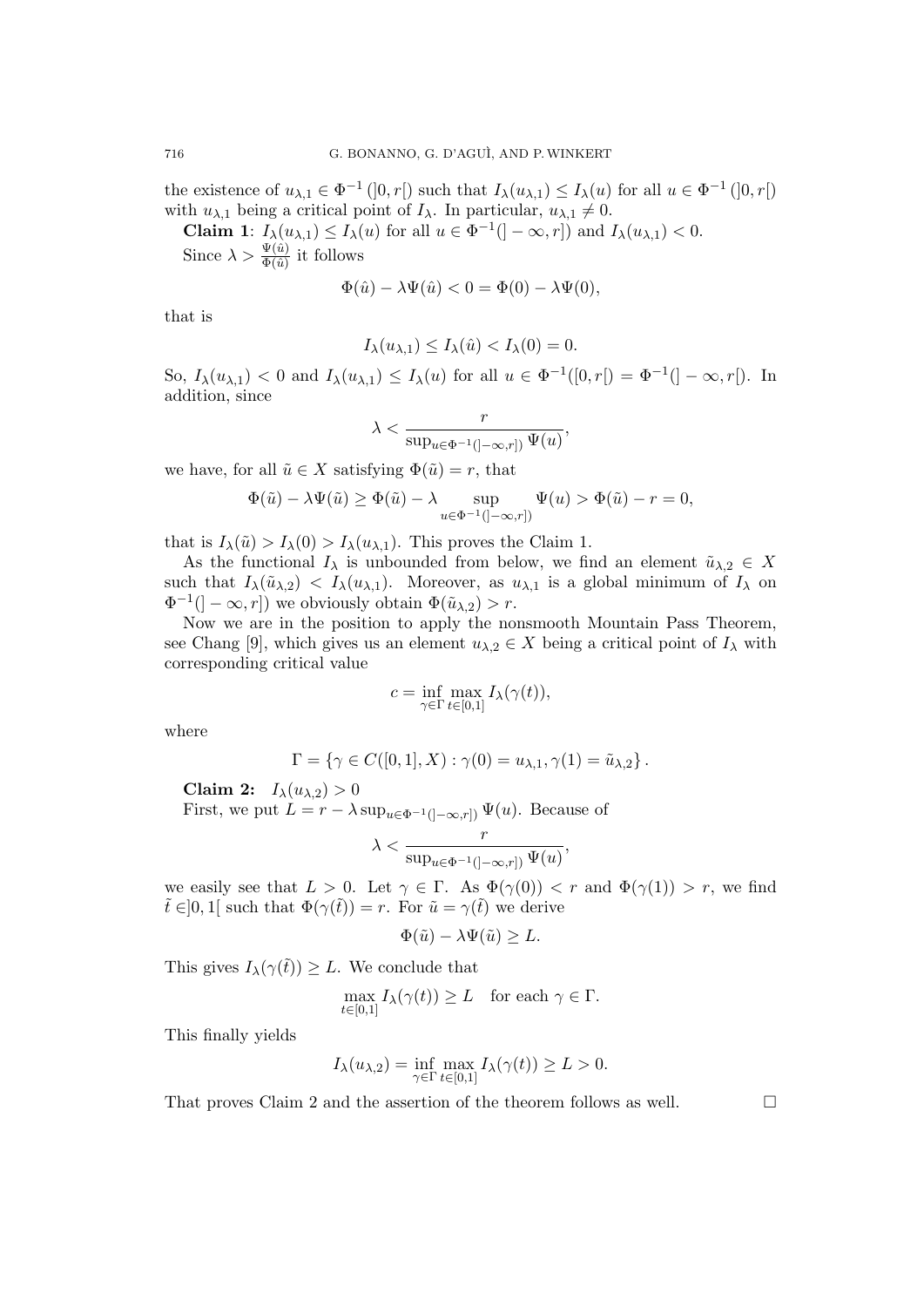**Remark 2.11.** Condition  $(2.3)$  is equivalent to assume

$$
\frac{\sup_{u \in \Phi^{-1}(\left]-\infty,r\right])} \Psi(u)}{r} < \rho(r)
$$

for some  $r > 0$ , for which the interval of parameters, in this case, becomes

$$
\left] \frac{1}{\rho(r)}, \frac{r}{\sup_{u \in \Phi^{-1}(]-\infty, r])} \Psi(u)} \right[.
$$

Hence, setting  $\bar{\lambda} = \frac{1}{\sin \theta}$  $\inf_{r>0} \frac{\sup_{u \in \Phi} -1}{}_{(]-\infty,r])} \frac{\Psi(u)}{r}$ and arguing as in the proof of Corollary 2.9, simple computations show that the conclusion of Theorem 2.10 is true for each  $\lambda \in ]\lambda_*, \bar{\lambda}[$  by assuming

$$
\lambda_*<\bar{\lambda}.
$$

**Remark 2.12.** In order to use the mountain pass theorem we have to suppose the much stronger (PS)-condition instead of the  $(PS)^{[r]}$ -condition, see also Theorem 2.4.

Now we give a version of Bonanno [2, Theorem 2.1] for locally Lipschitz continuous functionals with some slightly different assumptions to obtain two different critical points, one is possibly zero.

**Theorem 2.13.** Let *X* be a real Banach space and let  $\Phi, \Psi : X \to \mathbb{R}$  be two locally *Lipschitz continuous functionals with*  $\Phi$  *bounded from below and*  $\inf_X \Phi = \Phi(0)$  $\Psi(0) = 0$ *. Fix*  $r > 0$  *such that*  $\sup_{\Phi^{-1}([-\infty,r])} \Psi(u) < +\infty$  *and assume that, for each* 

$$
\lambda \in \left]0, \frac{r}{\sup_{\Phi^{-1}(]-\infty, r[)} \Psi(u)}\right[,
$$

*the functional*  $I_{\lambda} = \Phi - \lambda \Psi$  *satisfies the* (PS)*-condition and is unbounded from below. Then, for each*

$$
\lambda \in \left]0, \frac{r}{\sup_{\Phi^{-1}(]-\infty, r[)} \Psi(u)}\right[,
$$

there exists  $u_{\lambda,1} \in \Phi^{-1}([- \infty,r[) \text{ such that } I_{\lambda}(u_{\lambda,1}) \leq I_{\lambda}(u) \text{ for all } u \in \phi^{-1}([- \infty,r[) \text{ and } u \in \phi^{-1}([- \infty,r[] \text{ and } u \in \phi^{-1}([- \infty,r[] \text{ and } u \in \phi^{-1}([- \infty,r[] \text{ and } u \in \phi^{-1}([- \infty,r[] \text{ and } u \in \phi^{-1}([- \infty,r[] \text{ and } u \in \phi^{-1}([- \infty,r[] \text{ and } u \in \phi^{-1}([- \infty$ *and*  $u_{\lambda,1}$  *is a critical point of*  $I_{\lambda}$ *. Moreover, there exists a second critical point*  $u_{\lambda,2}$ *of*  $I_\lambda$ *.* 

*Proof.* Fix  $\lambda$  as asserted. As before, we mention that the (PS)-condition implies the  $(PS)^{[r]}$ -condition and so the assumptions of Theorem 2.4 (see also Remark 2.6) are satisfied. This gives us an element  $u_{\lambda,1} \in \Phi^{(-1)}(]-\infty,r[)$  such that  $I_{\lambda}(u_{\lambda,1}) \leq I_{\lambda}(u)$ for all  $u \in \phi^{-1}(\ ]-\infty,r[)$  being a critical point of  $I_\lambda$ .

Since the functional  $I_\lambda$  is unbounded from below, we find an element  $\tilde{u}_{\lambda,2} \in X$ such that  $I_{\lambda}(\tilde{u}_{\lambda,2}) < I_{\lambda}(u_{\lambda,1}).$ 

The nonsmooth mountain pass theorem, see Chang [9], implies the existence of an element  $u_{\lambda,2} \in X$  being a critical point of  $I_\lambda$  with corresponding critical value

$$
c = \inf_{\gamma \in \Gamma} \max_{t \in [0,1]} I_{\lambda}(\gamma(t)),
$$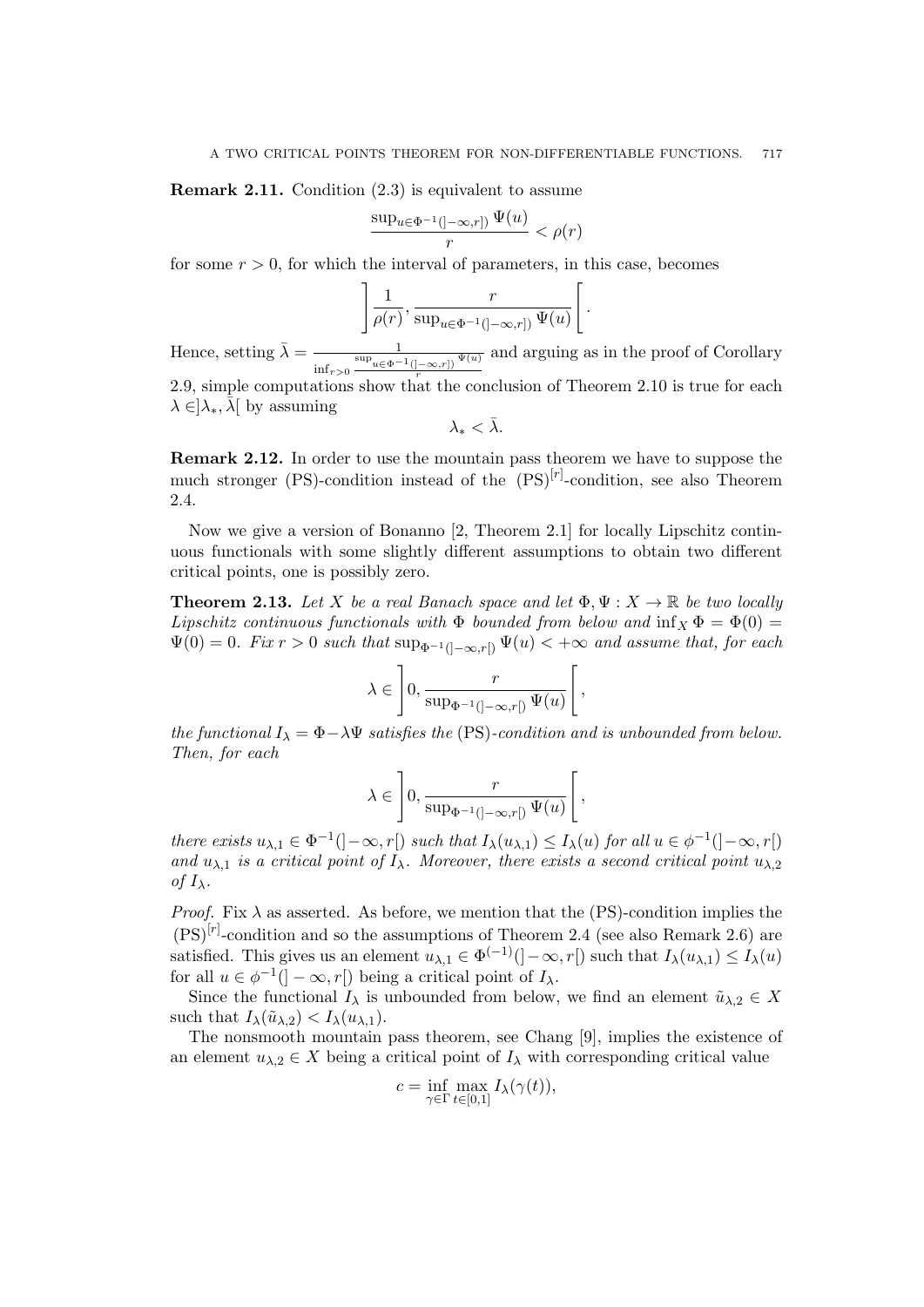where

$$
\Gamma = \{ \gamma \in C([0,1], X) : \gamma(0) = u_{\lambda,1}, \gamma(1) = \tilde{u}_{\lambda,2} \}.
$$

□

**Remark 2.14.** If we assume that  $\sup_{\Phi^{-1}(]-\infty,r[)} \Psi(u) < +\infty$  for all  $r > \inf_X \Phi$  and if  $\lambda^* := \sup$  $r$ >inf<sub>*X*</sub>  $\Phi$ 1  $\frac{1}{\beta(r)}$ , then the conclusion of Theorem 2.13 holds for all  $\lambda \in ]0, \lambda^*[$ (see Remark  $2.5$ ).

### 3. A discontinuous Dirichlet problem

In this section, we are interested in applying the results of Section 2 to problem given in (1.1). We assume the following conditions on the nonlinearity  $f : \Omega \times \mathbb{R} \to$ R.

H(f):  $f : \Omega \times \mathbb{R} \to \mathbb{R}$  is nonnegative, belongs to the class *H* and there exist  $s \in [1, p], q \in ]p, p^*[$  and two positive constants  $a_s$  and  $a_q$  such that

(3.1) 
$$
f(x,t) \leq a_s |t|^{s-1} + a_q |t|^{q-1}
$$

for a.a.  $x \in \Omega$  and for all  $t \geq 0$ , where  $p^* = \frac{Np}{N-1}$ *N−p* denotes the critical exponent of *p*.

**Definition 3.1.** We say that a function  $f: \Omega \times \mathbb{R} \to \mathbb{R}$  belongs to *H* if  $x \to f(x, t)$ is measurable for every  $t \in \mathbb{R}$ , there exists a set  $A \subset \Omega$  with  $|A|_N = 0$  such that the set

$$
D_f := \bigcup_{x \in \Omega \setminus A} \{ t \in \mathbb{R} : f(x, \cdot) \text{ is discontinuous at } t \}
$$

has measure zero,  $s \to f(x, s)$  is locally essentially bounded for a.a.  $x \in \Omega$ , and the functions

$$
f^-(x,t) := \lim_{\delta \to 0^+} \operatorname{essinf}_{|t-z| < \delta} f(x,z), \qquad f^+(x,t) := \lim_{\delta \to 0^+} \operatorname{esssup}_{|t-z| < \delta} f(x,z),
$$

are superpositionally measurable, that is,  $f^-(x, u(x))$  and  $f^+(x, u(x))$  are measurable for all measurable functions  $u : \Omega \to \mathbb{R}$ . Functions belonging to *H* are sometimes called highly discontinuous.

Without loss of generality we can suppose that  $f(t) = f(0) = 0$  for all  $t \leq 0$ . We set  $X = W_0^{1,p}$  $\chi_0^{1,p}(\Omega)$  equipped with the norm

$$
||u|| = \left(\int_{\Omega} |\nabla u|^p dx\right)^{\frac{1}{p}}.
$$

It is well known that we have the continuous embedding

(3.2)  $||u||_{L^{p^*}(\Omega)} \leq C||u||$  for all  $u \in X$ ,

where the constant *C*, given by

$$
C = \frac{1}{\sqrt{\pi}} \frac{1}{N^{\frac{1}{p}}} \left(\frac{p-1}{N-p}\right)^{1-\frac{1}{p}} \left(\frac{\Gamma\left(1+\frac{N}{2}\right)\Gamma(N)}{\Gamma\left(\frac{N}{p}\right)\Gamma\left(1+N-\frac{N}{p}\right)}\right)^{\frac{1}{N}},
$$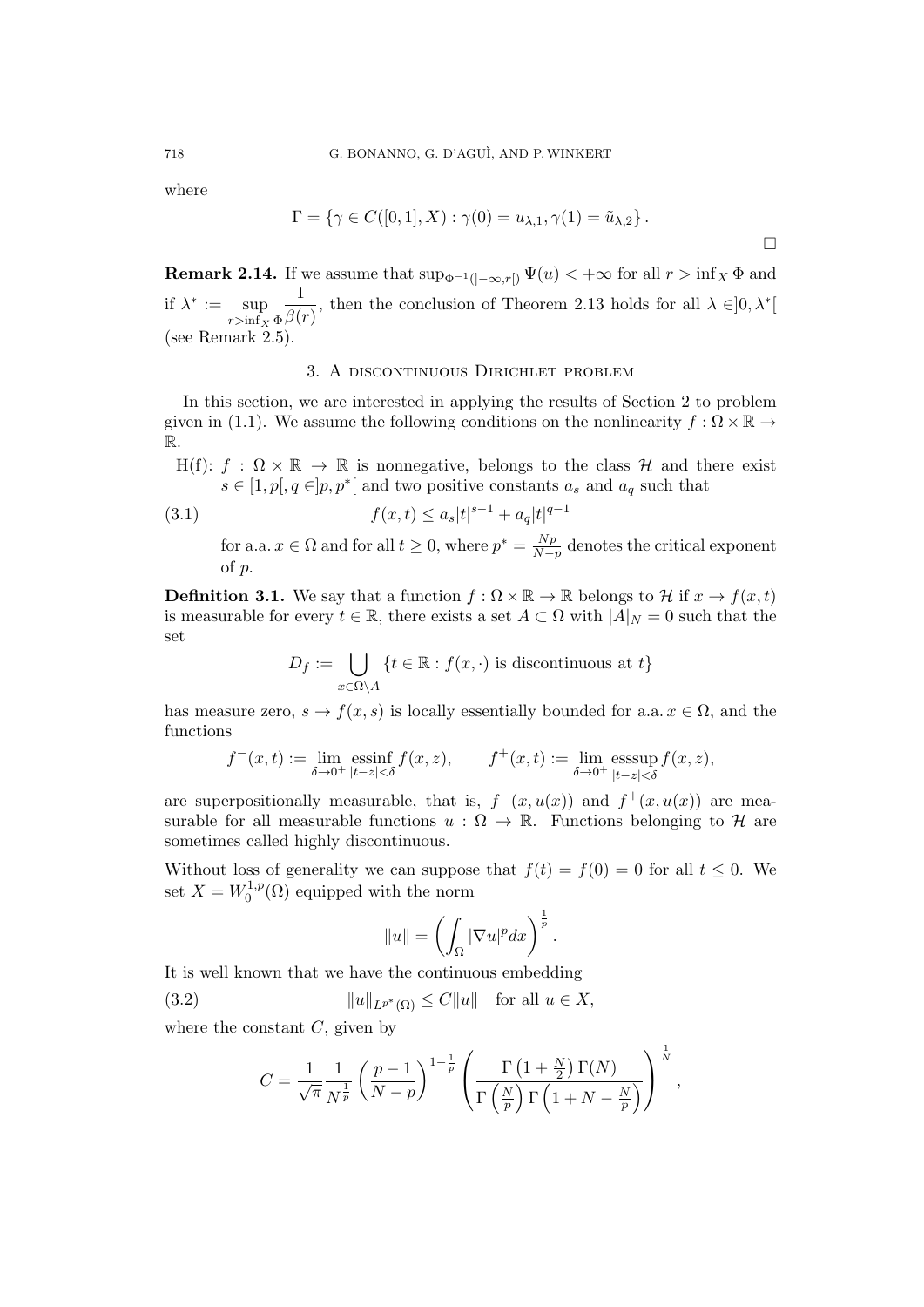is the best constant, see Talenti [17], and  $\Gamma$  stands for the Gamma function. By Hölder's inequality and  $(3.2)$  we obtain

$$
(3.3) \t\t ||u||_{L^{\hat{q}}(\Omega)} = \left(\int_{\Omega} |u|^{\hat{q}} dx\right)^{\frac{1}{\hat{q}}} \leq |\Omega|_{N}^{\frac{p^{*}-\hat{q}}{\hat{q}p^{*}}}||u||_{L^{p^{*}}(\Omega)} \leq |\Omega|_{N}^{\frac{p^{*}-\hat{q}}{\hat{q}p^{*}}}C||u||
$$

for all  $u \in X$  and for all  $\hat{q} \in [1, p^*]$ , where  $| \cdot |_N$  denotes the Lebesgue measure on  $\mathbb{R}^N$ . Setting  $F(x,\xi) = \int_0^{\xi} f(x,t)dt$  for a.a.  $x \in \Omega$  and for all  $\xi \in \mathbb{R}$ , we define

$$
\Phi(u) = \frac{\|u\|^p}{p}, \quad \Psi(u) = \int_{\Omega} F(x, u) dx \quad \text{and} \quad I_{\lambda} = \Phi(u) - \lambda \Psi(u)
$$

for all  $u \in X$  and for  $\lambda > 0$ . In addition, we set

$$
R(x) = \sup \{ \delta : B(x, \delta) \subseteq \Omega \}
$$

for all  $x \in \Omega$  and  $R = \sup_{x \in \Omega} R(x)$  for which there exists  $x_0 \in \Omega$  such that  $B(x_0, R) \subseteq \Omega$ . Furthermore, for positive constants  $\gamma$  and  $\delta$ , we put

(3.4)  
\n
$$
K = \frac{R^p}{p^{p-1}} \frac{(p-1)^N}{p^N - (p-1)^N} \frac{1}{pC^p |\Omega|_N^{\frac{p}{N}}},
$$
\n
$$
K_{\delta} = \frac{1}{K} \frac{1}{pC^p |\Omega|_N^{\frac{p}{N}}} \frac{\delta^p}{\text{essinf}_{x \in \Omega} F(x, \delta)},
$$
\n
$$
K_{\gamma} = \frac{1}{pC^p |\Omega|_N^{\frac{p}{N}}} \frac{1}{\frac{a_s}{s} \gamma^{s-p} + \frac{a_q}{q} \gamma^{q-p}}.
$$

The main result in this section reads as follows.

**Theorem 3.2.** Let  $f : \Omega \times \mathbb{R} \to \mathbb{R}$  be a function satisfying hypothesis  $H(f)$ , assume *that there are two constants*  $\gamma$  *and*  $\delta$  *with*  $\delta < \gamma$  *such that* 

(3.5) 
$$
\frac{a_s}{s}\gamma^{s-p} + \frac{a_q}{q}\gamma^{q-p} < K \frac{\operatorname{essinf}_{x \in \Omega} F(x,\delta)}{\delta^p}
$$

*and suppose there exist two constants*  $m > p$  *and*  $l > 0$  *such that* 

$$
(3.6) \t 0 < mF(x,\xi) \le \xi f(x,\xi) \t \text{for a.a. } x \in \Omega \text{ and for all } \xi \ge l.
$$

*Further, assume that*

(3.7) 
$$
f^-(x,s) = 0 \quad implies \quad f(x,s) = 0
$$

*for a.a*  $x \in \Omega$  *and for all*  $s \in D_f$ .

*Then, for each*  $\lambda \in ]K_\delta, K_\gamma[$ , problem (1.1) *admits at least two positive weak solutions.*

*Proof.* Let  $\lambda \in K_{\delta}$ ,  $K_{\gamma}$  be fixed. From (3.4) and (3.5) we easily see that the interval  $|K_{\delta}, K_{\gamma}|$  is nonempty. We want to apply Theorem 2.10. First, we mention that the Ambrosetti-Rabinowitz condition stated in  $(3.6)$  implies that the functional  $I_{\lambda}$  is unbounded from below and satisfies the Palais-Smale condition, see for example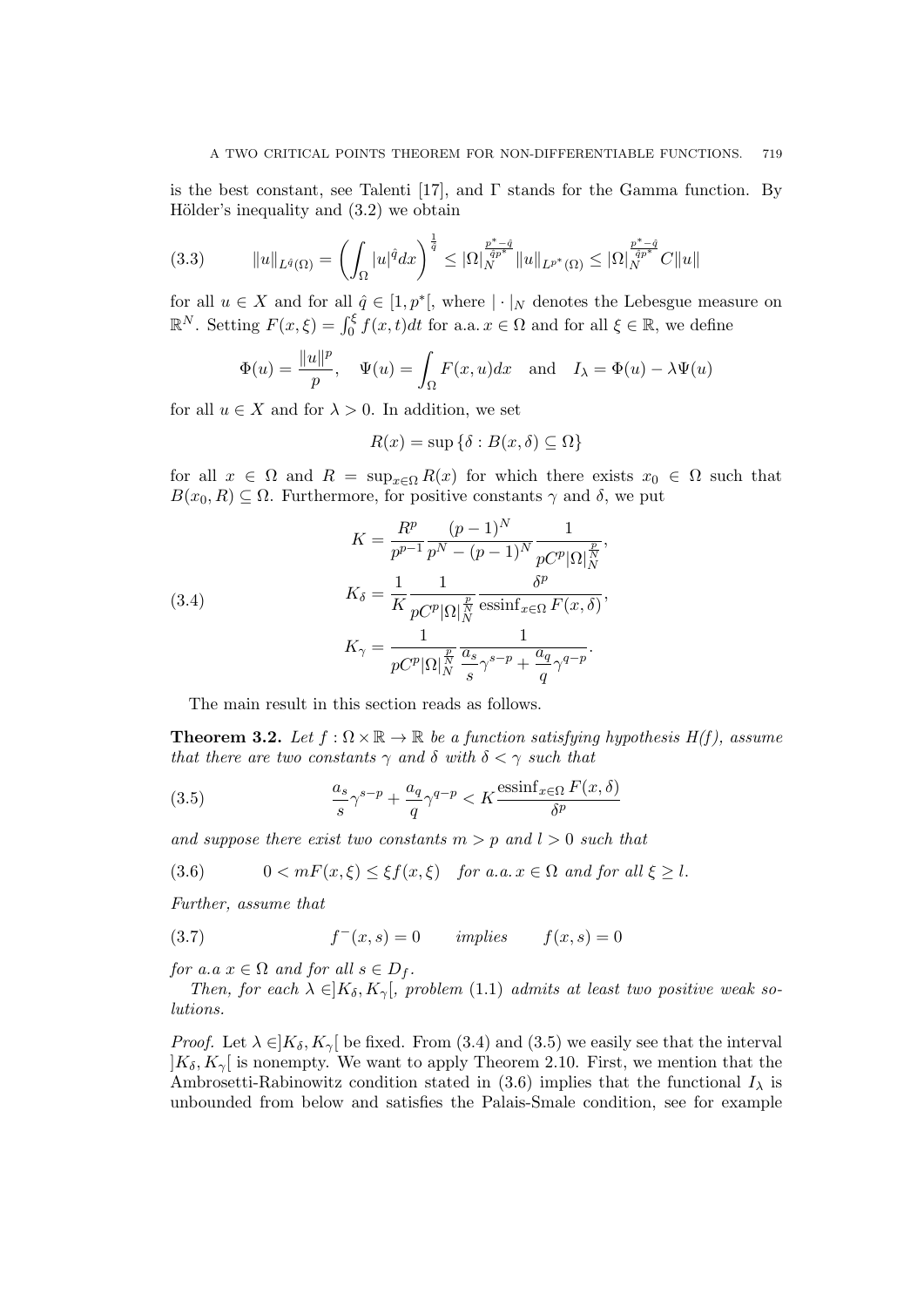Rabinowitz [16]. So, we only need to show that inequality (2.3) is satisfied. To this end, put

(3.8) 
$$
r = \frac{|\Omega|_N^{\frac{p}{p^*}}}{pC^p} \gamma^p
$$

and note that the growth condition in (3.1) implies

(3.9) 
$$
F(x,t) \leq \frac{a_s}{s} |t|^s + \frac{a_q}{q} |t|^q \text{ for a.a. } x \in \Omega \text{ and for all } t \in \mathbb{R}.
$$

Taking into account  $(3.3)$ ,  $(3.8)$  and  $(3.9)$ , we have

$$
\frac{\sup_{u\in\Phi^{-1}(]-\infty,r[)}\Psi(u)}{r}
$$
\n
$$
\leq \frac{\sup_{u\in\Phi^{-1}(-\infty,r[)}\left(\frac{a_s}{s}\|u\|_{L^s(\Omega)}^s + \frac{a_q}{q}\|u\|_{L^q(\Omega)}^q\right)}{r}
$$
\n
$$
\leq \frac{\sup_{u\in\Phi^{-1}(-\infty,r[)}\left(\frac{a_s}{s}C^s|\Omega|_{N}^{\frac{p^* - s}{p^*}}\|u\|^{s} + \frac{a_q}{q}C^q|\Omega|_{N}^{\frac{p^* - q}{p^*}}\|u\|^{q}\right)}{r}
$$
\n
$$
\leq \frac{\left(\frac{a_s}{s}C^s|\Omega|_{N}^{\frac{p^* - s}{p^*}}(pr)^{\frac{s}{p}} + \frac{a_q}{q}C^q|\Omega|_{N}^{\frac{p^* - q}{p^*}}(pr)^{\frac{q}{p}}\right)}{r}
$$
\n
$$
= pC^p|\Omega|^{\frac{p^* - p}{p^*}}\left(\frac{a_s}{s}\left(\frac{pC^p r}{|\Omega|_{N}^{\frac{p}{p^*}}}\right)^{\frac{s-p}{p}} + \frac{a_q}{q}\left(\frac{pC^p r}{|\Omega|_{N}^{\frac{p}{p^*}}}\right)^{\frac{q-p}{p}}\right)
$$
\n
$$
= pC^p|\Omega|_N^{\frac{p}{p}}\left(\frac{a_s}{s}\gamma^{s-p} + \frac{a_q}{q}\gamma^{q-p}\right)
$$
\n
$$
= \frac{1}{K_{\gamma}},
$$

where

$$
\gamma = \left(\frac{pC^p r}{|\Omega|_N^{\frac{p}{p^*}}}\right)^{\frac{1}{p}}.
$$

This implies that

(3.10) 
$$
\frac{\sup_{u \in \Phi^{-1}(\ ]-\infty,r[)} \Psi(u)}{r} < \frac{1}{\lambda}.
$$

In order to prove the other inequality, let

$$
v_{\delta}(x) = \begin{cases} 0 & \text{if } x \in \Omega \setminus B(x_0, R), \\ \frac{p\delta}{R}(R - |x - x_0|) & \text{if } x \in B(x_0, R) \setminus B\left(x_0, \frac{p-1}{p}R\right), \\ \delta & \text{if } x \in B\left(x_0, \frac{p-1}{p}R\right). \end{cases}
$$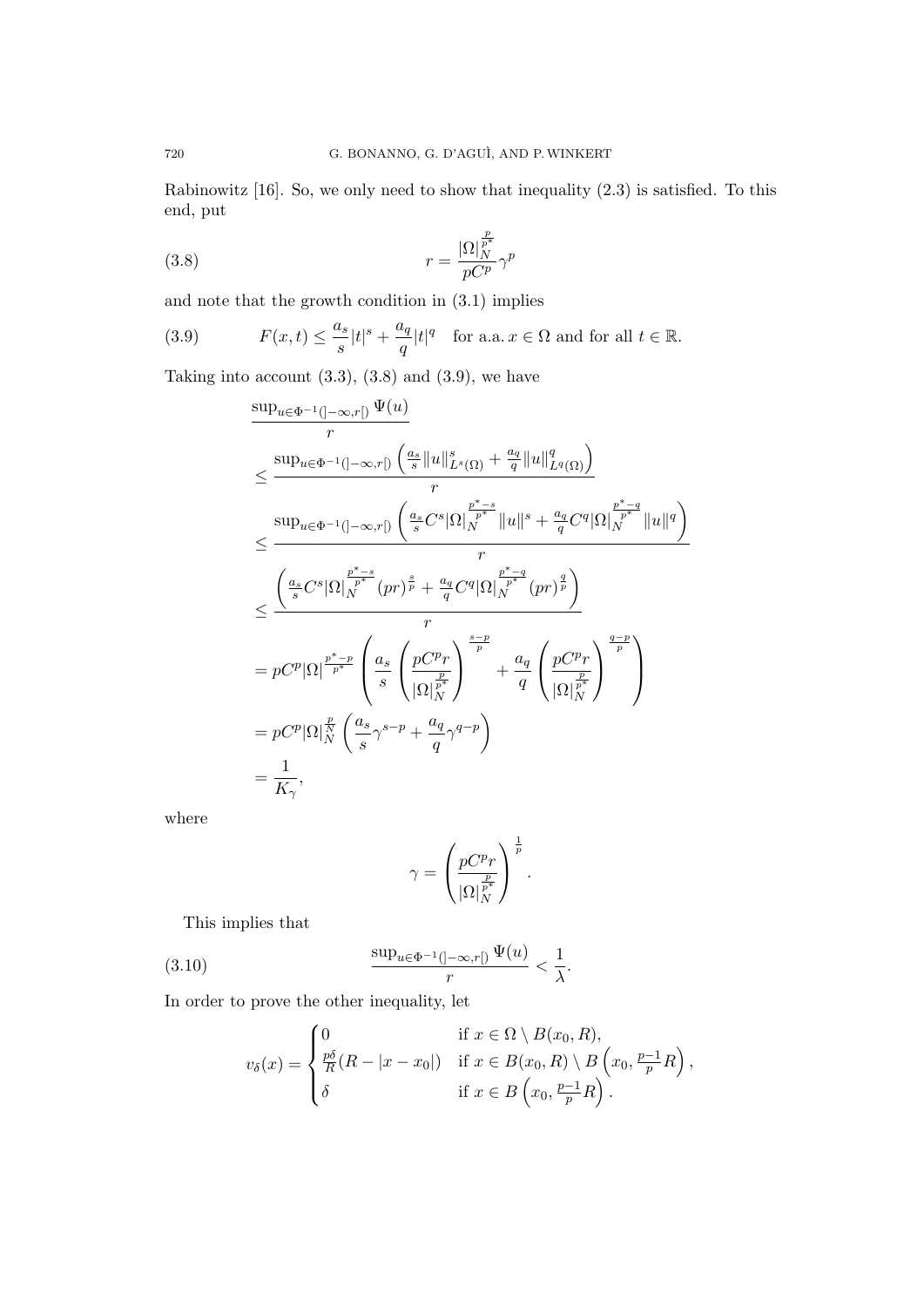We easily see that  $v_{\delta} \in X$ . Moreover, one has

(3.11) 
$$
\Phi(v_{\delta}) = \frac{1}{p} \int_{B(x_0, R) \backslash B\left(x_0, \frac{p-1}{p}R\right)} \frac{(p\delta)^p}{R^p} dx
$$

$$
= \frac{1}{p} \frac{(p\delta)^p}{R^p} \frac{\pi^{\frac{N}{2}}}{\Gamma\left(1 + \frac{N}{2}\right)} \left(R^N - \left(\frac{p-1}{p}R\right)^N\right)
$$

$$
= \frac{p^{p-1}\left(p^N - (p-1)^N\right)}{p^N} R^{N-p} \frac{\pi^{\frac{N}{2}}}{\Gamma\left(1 + \frac{N}{2}\right)} \delta^p
$$

and

$$
\Psi(v_{\delta}) \ge \int_{B\left(x_0, \frac{p-1}{p}R\right)} F(x,\delta) dx = \operatorname*{essinf}_{x \in \Omega} F(x,\delta) \frac{\pi^{\frac{N}{2}}}{\Gamma\left(1 + \frac{N}{2}\right)} \frac{(p-1)^N R^N}{p^N}.
$$

*N*

Combining these estimates yields

(3.12) 
$$
\frac{\Psi(v_{\delta})}{\Phi(v_{\delta})} \geq \frac{R^p}{p^{p-1}} \frac{(p-1)^N}{p^N - (p-1)^N} \frac{\operatorname{essinf}_{x \in \Omega} F(x, \delta)}{\delta^p} = pC^p |\Omega|_N^{\frac{p}{N}} K \frac{\operatorname{essinf}_{x \in \Omega} F(x, \delta)}{\delta^p} = \frac{1}{K_{\delta}} > \frac{1}{\lambda}.
$$

From  $(3.10)$  and  $(3.12)$  we obtain

$$
\frac{\sup_{u\in \Phi^{-1}(]-\infty,r[)}\Psi(u)}{r}<\frac{1}{\lambda}<\frac{\Psi(v_{\delta})}{\Phi(v_{\delta})}.
$$

We only need to show that  $\Phi(v_\delta) < r$ . Setting

$$
\hat{k} = \left(\frac{p^{p-1} (p^N - (p-1)^N)}{p^N} R^{N-p} \frac{\pi^{\frac{N}{2}}}{\Gamma(1 + \frac{N}{2})} \frac{p C^p}{|\Omega|_N^{\frac{p}{p^*}}}\right)^{\frac{1}{p}},
$$

we get from (3.11) that

$$
\Phi(v_{\delta}) = \hat{k}^{p} \frac{|\Omega|_{N}^{\frac{p}{p^{*}}}}{pC^{p}} \delta^{p}.
$$

Recall that  $\delta < \gamma$  we are going to show that  $\hat k \delta < \gamma.$ First, we observe that

$$
\frac{1}{\tilde{k}^p} = \frac{p^N}{p^{p-1} (p^N - (p-1)^N)} \frac{1}{R^{N-p}} \frac{\Gamma\left(1 + \frac{N}{2}\right)}{\pi^{\frac{N}{2}}} \frac{|\Omega|_N^{\frac{p}{p^*}}}{pC^p}
$$
\n
$$
(3.13) \qquad \qquad = \frac{R^p}{p^{p-1}} \frac{(p-1)^N}{p^N - (p-1)^N} \frac{1}{pC^p |\Omega|_N^{\frac{p}{2}}} \frac{\Gamma\left(1 + \frac{N}{2}\right)}{\pi^{\frac{N}{2}}} \frac{p^N}{(p-1)^N R^N} |\Omega|_N
$$
\n
$$
= \frac{|\Omega|_N}{\left|B\left(x_0, \frac{p-1}{p}R\right)\right|} K \ge K.
$$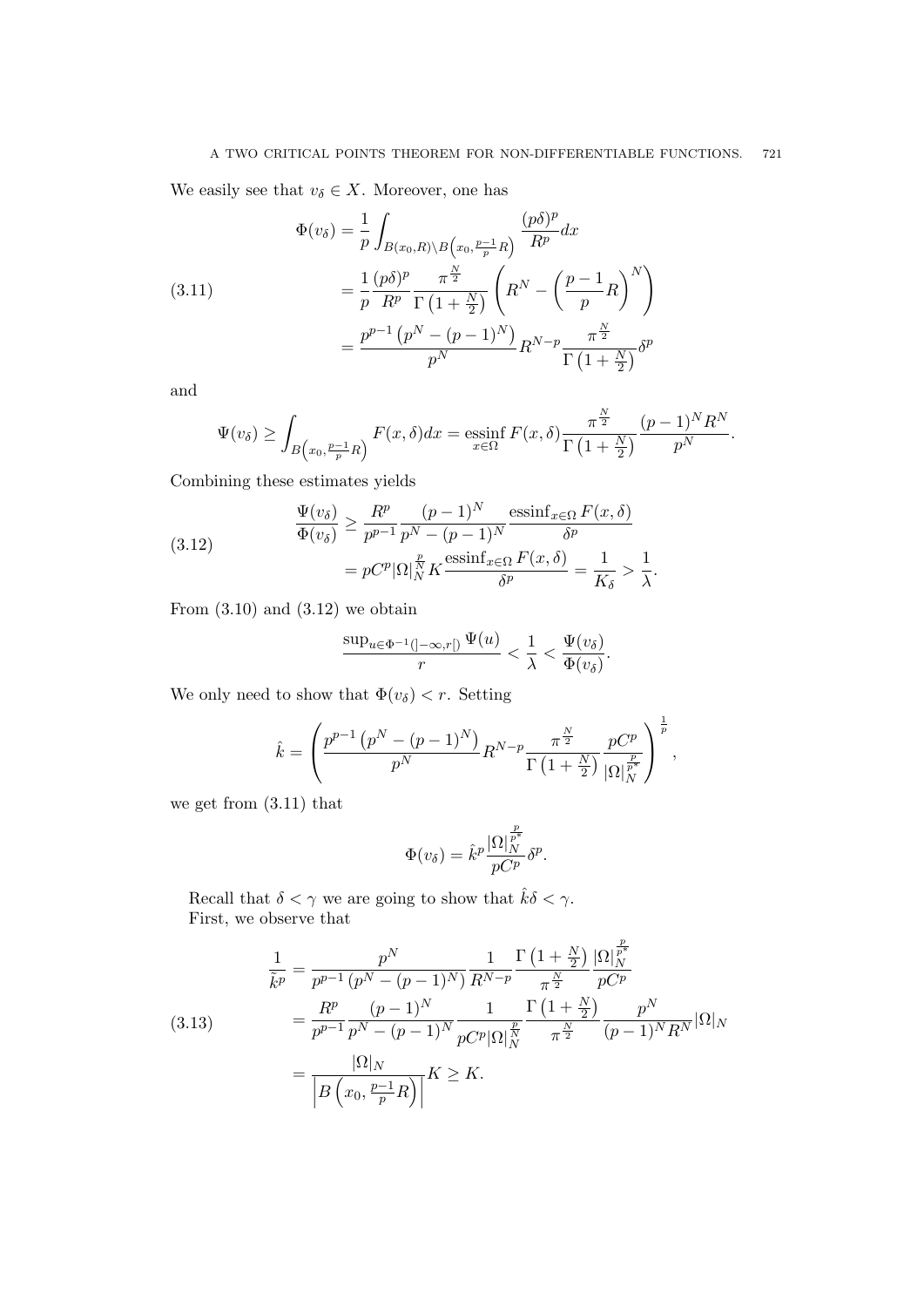Now, we apply  $(3.5)$  in combination with the growth condition in  $(3.9)$  to obtain

(3.14) 
$$
\frac{\frac{a_s}{s}\gamma^s + \frac{a_q}{q}\gamma^q}{\gamma^p} < K \frac{\frac{a_s}{s}\delta^s + \frac{a_q}{q}\delta^q}{\delta^p}.
$$

Arguing by contradiction and assume that  $\hat{k}\delta > \gamma$ . Then, this fact together with  $\delta < \gamma$  and (3.13) gives

$$
\frac{\frac{a_s}{s}\gamma^s + \frac{a_q}{q}\gamma^q}{\gamma^p} \geq \frac{\frac{a_s}{s}\gamma^s + \frac{a_q}{q}\gamma^q}{\hat{k}^p\delta^p} \geq \frac{1}{\hat{k}^p}\frac{\frac{a_s}{s}\delta^s + \frac{a_q}{q}\delta^q}{\delta^p} \geq K\frac{\frac{a_s}{s}\delta^s + \frac{a_q}{q}\delta^q}{\delta^p},
$$

which is a contradiction to (3.14). Hence,  $\hat{k}\delta < \gamma$  and this implies  $\Phi(v_{\delta}) < r$ .

Now, we are in the position to apply Theorem 2.10 which says that  $I_\lambda$  admits two non-zero critical points  $u_1, u_2$ . We claim that  $u_1, u_2$  are two weak solutions of our problem. To this end, denote by  $u^*$  a critical point of  $I_\lambda$  in X. This means  $(\Phi - \lambda \Psi)^{\circ}(u^*; w) \ge 0$  for all  $w \in X$ , for which one has  $\Phi'(u^*)(w) - \lambda(\Psi)^{\circ}(u^*; w) \ge 0$ for all  $w \in X$ , that is  $-\int_{\Omega} |\nabla u^*|^{p-2} \nabla u^* \cdot \nabla w \, dx \leq -\lambda(\Psi)^{\circ}(u^*; w)$  for all  $w \in X$ . Defining

(3.15) 
$$
T^*(w) = -\int_{\Omega} |\nabla u^*|^{p-2} \nabla u^* \cdot \nabla w \, dx
$$

for all  $w \in X$ , one has that  $T^*$  is a linear and continuous operator on X such that *T*<sup>\*</sup>  $\in \lambda \partial (-\Psi)(u^*)$ . Taking [9, Theorem 2.2] into account for which  $\partial (-\Psi)|_X(u^*) \subseteq$  $\partial(-\Psi)|_{L^p(\Omega)}(u^*)$ , one has that  $T^*$  is a linear and continuous operator on  $L^p(\Omega)$ . Thus, there is  $\tilde{w} \in L^{p'}(\Omega)$ , with  $\frac{1}{p} + \frac{1}{p'}$  $\frac{1}{p'} = 1$ , such that  $T^*(w) = \int_{\Omega} w(x) \tilde{w}(x) dx$  for all  $w \in L^p(\Omega)$ .

Now, denoting  $\tilde{u} \in W^{2,p} \cap X$  (actually, by classical regularity argument,  $\tilde{u}$  belongs to  $C_0^{1,\beta}$  with  $0 < \beta < 1$ ) the unique solution of the linear problem

(3.16) 
$$
-\Delta_p u = \tilde{w}(x) \quad \text{in } \Omega, u = 0 \quad \text{on } \partial\Omega,
$$

one has  $-\int_{\Omega} |\nabla \tilde{u}|^{p-2} \nabla \tilde{u} \cdot \nabla w \, dx = \int_{\Omega} \tilde{w}(x) w(x) \, dx$  for all  $w \in X$ , that is

(3.17) 
$$
T^*(w) = -\int_{\Omega} |\nabla \tilde{u}|^{p-2} \nabla \tilde{u} \cdot \nabla w \, dx
$$

for all  $w \in X$ . Since a linear continuous operator on X is uniquely determined (see for instance [12, Theorem 5.9.3]), from  $(3.15)$  and  $(3.17)$  follows  $\tilde{u} = u^*$  which gives  $u^* \in W^{2,p} \cap X$  and

(3.18) 
$$
-\int_{\Omega} |\nabla u^*|^{p-2} \nabla u^* \cdot \nabla w dx = \int_{\Omega} \tilde{w}w dx \text{ for all } w \in X.
$$

Moreover, from [9, Theorem 2.2] one has

(3.19) 
$$
\tilde{w}(x) \in \lambda \left[ f^-(x, u^*(x)), f^+(x, u^*(x)) \right]
$$

for a.a.  $x \in \Omega$ . Clearly, it follows  $\tilde{w}(x) = \lambda f(x, u^*(x))$  for a.a.  $x \in \Omega \setminus u^{*-1}(D_f)$ . Since  $|D_f| = 0$ , from [11] one has  $-\Delta_p u^*(x) = 0$  for a.a.  $x \in u^{*-1}(D_f)$  so that, being *u*<sup>\*</sup> the unique solution of the above linear problem (3.16), one has  $\tilde{w}(x) = 0$  for a.a. *x* ∈  $u^{*-1}(D_f)$ . Now, we observe that  $f^-(x, u^*(x)) = 0$  for a.a.  $x \in u^{*-1}(D_f)$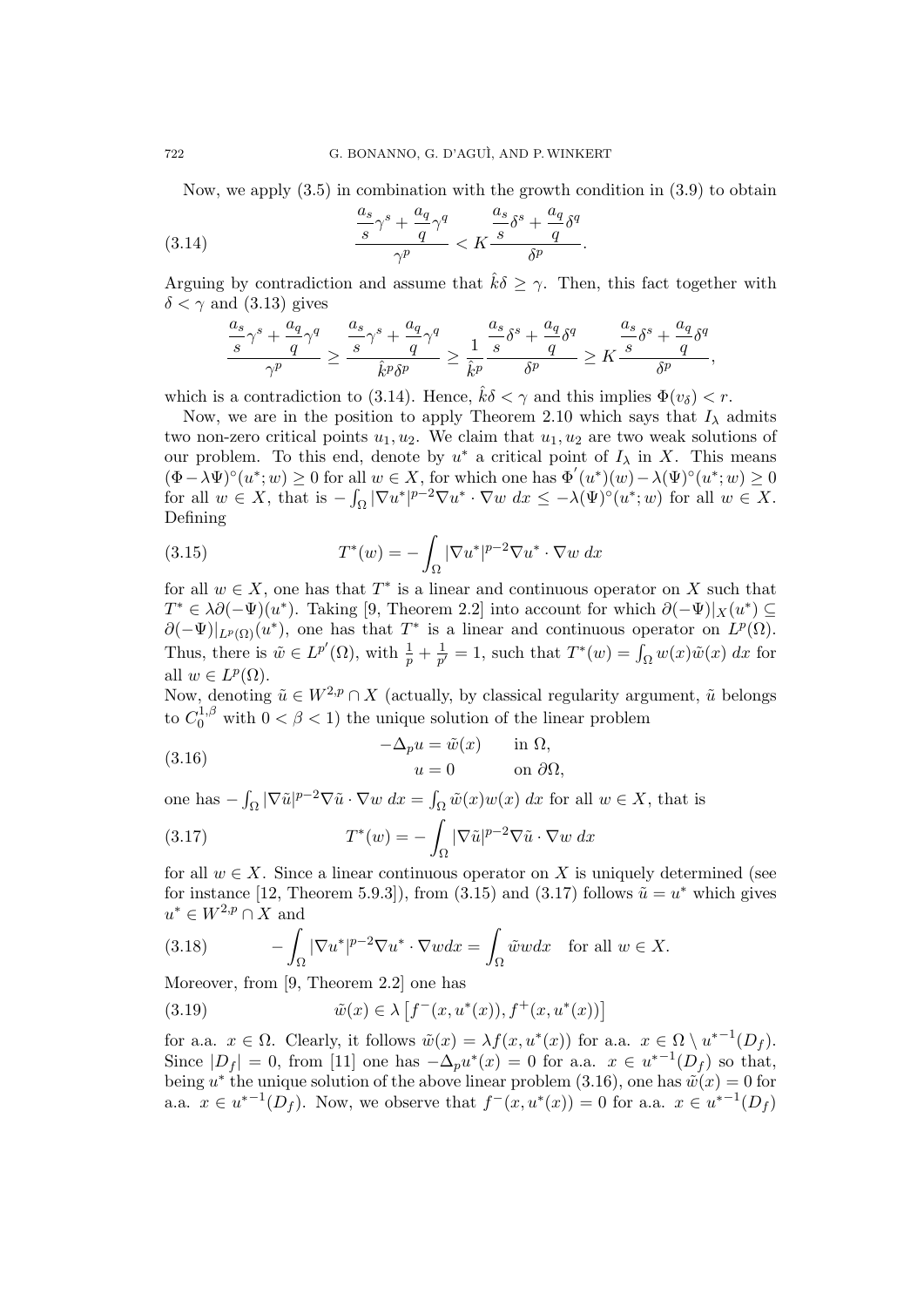since, on the contrary, from (3.19) one has  $\tilde{w}(x) > 0$  for all  $x \in \Omega_0 \subseteq u^{*-1}(D_f)$ , with  $|\Omega_0| \neq 0$ , which is a contradiction. Therefore, from (3.7) we obtain  $f(x, u^*(x)) = 0$ for a.a.  $x \in u^{*-1}(D_f)$ . Hence, one has  $\tilde{w}(x) = 0 = \lambda f(x, u^*(x))$  for a.a.  $x \in$  $u^{*-1}(D_f)$ , for which, in conclusion, one has

$$
\tilde{w}(x) = \lambda f(x, u^*(x))
$$

for a.a.  $x \in \Omega$ . Therefore, from (3.18) we have

$$
-\int_{\Omega} |\nabla u^*|^{p-2} \nabla u^* \cdot \nabla w dx = \lambda \int_{\Omega} f(x, u^*(x))w dx \quad \text{for all } w \in X,
$$

that is,  $u^*$  is a weak solution of problem  $(1.1)$  and our claim is proved.

Finally,  $u_1, u_2$  are weak solutions of problem  $(1.1)$  and the maximum principle ensures the conclusion. □

**Remark 3.3.** If in Theorem 3.2 we do not assume the hypothesis (3.5),then the existence of two weak solutions to problem (1.1) is ensured by Theorem 2.13 for each  $\lambda \in ]0, K_\gamma[$ . Clearly, in this case, one of two solutions may be zero.

A simple and useful corollary can be given next. To do so, let

$$
\lambda^{\#} = \frac{1}{pC^p |\Omega|_N^{\frac{p}{N}}} \left(\frac{s}{a_s}\right)^{\frac{q-p}{q-s}} \left(\frac{q}{a_q}\right)^{\frac{p-s}{q-s}} \left(\frac{p-s}{q-p}\right)^{\frac{p-s}{q-s}} \frac{q-p}{q-s}.
$$

**Corollary 3.4.** Let hypothesis  $H(f)$ , (3.6) and (3.7) be satisfied and assume that

$$
\limsup_{t \to 0^+} \frac{F(x,t)}{t^p} = +\infty \quad \text{uniformly for a.a. } x \in \Omega.
$$

*Then, for each*  $\lambda \in ]0, \lambda^{\#}[\$ *, problem* (1.1) *admits at least two positive weak solutions.* 

*Proof.* Let  $\lambda \in ]0, \lambda^{\#}[$  be fixed. We easily see that  $\lambda^{\#} = \sup_{\gamma} K_{\gamma}$  and so there is  $\gamma > 0$  such that  $\lambda < K_{\gamma}$ . On the other side, since

$$
\limsup_{t \to 0^+} pC^p K |\Omega|_N^{\frac{p}{N}} \frac{F(x,t)}{t^p} = +\infty \quad \text{uniformly for a.a. } x \in \Omega,
$$

there exists  $\delta < \gamma$  such that

$$
pC^{p}K|\Omega|_{N}^{\frac{p}{N}}\frac{F(x,t)}{t^{p}} > \frac{1}{\lambda}.
$$

Hence,  $\lambda \in K_{\delta}$ ,  $K_{\gamma}$  and so condition (3.5) is fulfilled. Therefore, the statement of the corollary follows from Theorem 3.2. □

Let us consider some examples which in our setting of Theorem 3.2 and Corollary 3.4.

**Example 3.5.** Let  $c : \mathbb{R} \to \mathbb{R}$  be given by

$$
c(t) = \begin{cases} 0 & \text{if } t \in C, \\ 1 & \text{if } t \notin C, \end{cases}
$$

where *C* is the Cantor set. One easily verifies that *c* is continuous in every  $t \notin C$  and since the Lebesgue measure of  $C$  is zero we conclude that  $c$  is almost everywhere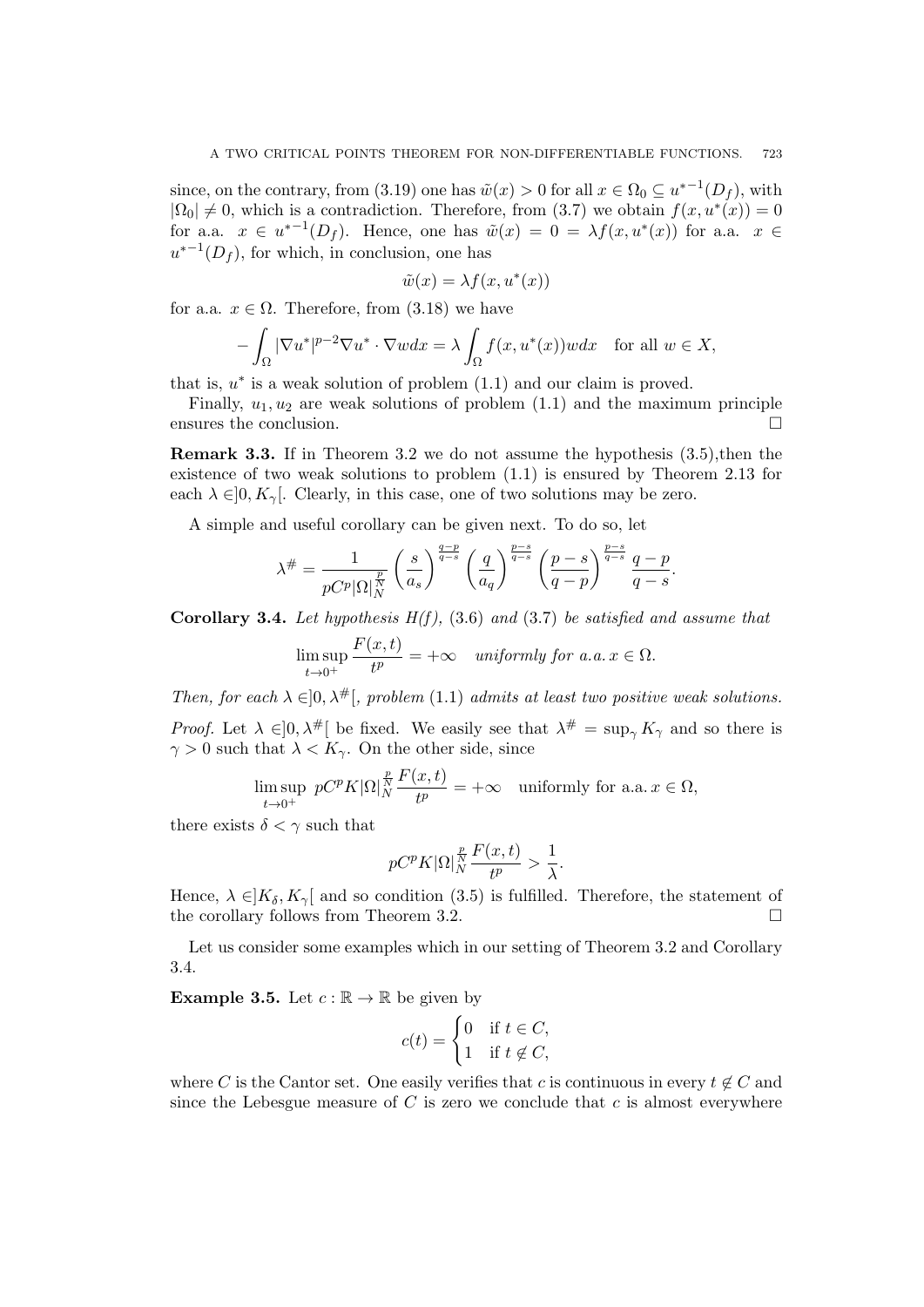continuous. Simple computations show that the function  $f(t) = c(t) + t^p$ ,  $t \in \mathbb{R}$ satisfies all the assumptions of Corollary 3.4. We note that in this case the set of discontinuity points of *f* is uncountable.

**Example 3.6.** Let  $f : \mathbb{R} \to \mathbb{R}$  be given by

$$
f(t) = \begin{cases} 0 & \text{if } t < 0, \\ t^{\frac{1}{p}} & \text{if } 0 \le t < 2, \\ t^p & \text{if } t \ge 2. \end{cases}
$$

Then we see that this function satisfies the assumptions of Corollary 3.4.

#### **ACKNOWLEDGMENT**

This study was partly funded by Research project of MIUR (Italian Ministry of Education, University and Research) Prin 2017 Nonlinear Differential Problems via Variational, Topological and Set-valued Methods (Grant Number: 2017AYM8XW). The first two authors are members of the Gruppo Nazionale per l'Analisi Matematica, la Probabilit`a e le loro Applicazioni (GNAMPA) of the Istituto Nazionale di Alta Matematica (INdAM). The third author thanks the University of Messina for the kind hospitality during a research stay in February 2018.

#### **REFERENCES**

- [1] G. Bonanno, *A critical point theorem via the Ekeland variational principle*, Nonlinear Anal. **75** (2012), 2992–3007.
- [2] G. Bonanno, *Relations between the mountain pass theorem and local minima*, Adv. Nonlinear Anal. **1** (2012), 205–220.
- [3] G. Bonanno and P. Candito, *Non-differentiable functionals and applications to elliptic problems with discontinuous nonlinearities*, J. Differential Equations **244** (2008), 3031–3059.
- [4] G. Bonanno, P. Candito and D. Motreanu, *A coincidence point theorem for sequentially continuous mappings*, J. Math. Anal. Appl. **435** (2016), 606–615.
- [5] G. Bonanno and G. D'Agu`ı, *Two Non-Zero Solutions for Elliptic Dirichlet Problems*, Z. Anal. Anwend. **34** (2016), 449–464.
- [6] G. Bonanno, G. D'Agu`ı and P.Winkert, *Sturm-Liouville equations involving discontinuous nonlinearities*, Minimax Theory Appl. **1** (2016), 125–143.
- [7] G. Bonanno and S. A. Marano, *Positive solutions of elliptic equations with discontinuous nonlinearities*, Topol. Methods Nonlinear Anal. **8** (1996), 263–273.
- [8] S. Carl and S. Heikkilä, *Existence and multiplicity for quasilinear elliptic inclusions with nonmonotone discontinuous multifunction*, Nonlinear Anal. Real World Appl. **10** (2009), 2326– 2334.
- [9] K. C. Chang, *Variational methods for nondifferentiable functionals and their applications to partial differential equations*, J. Math. Anal. Appl. **80** (1981), 102–129.
- [10] F. H. Clarke, *Optimization and Nonsmooth Analysis*, Classics in Applied Mathematics, vol. 5, Society for Industrial and Applied Mathematics (SIAM), Philadelphia, PA, 1990.
- [11] E. De Giorgi, G. Buttazzo and G. Dal Maso, *On the lower semicontinuity of certain integral functionals*, Atti Accad. Naz. Lincei Rend. Cl. Sci. Fis. Mat. Natur. (8) **74** (1983), 274–282.
- [12] A. Kufner, O. John and S. Fučík, *Function Spaces*, Noordhoff International Publishing, Leyden; Academia, Prague, 1977.
- [13] S. A. Marano and D. Motreanu, *Infinitely many critical points of non-differentiable functions and applications to a Neumann type problem involving the p-Laplacian*, J. Differential Equations **182** (2002), 108–120.